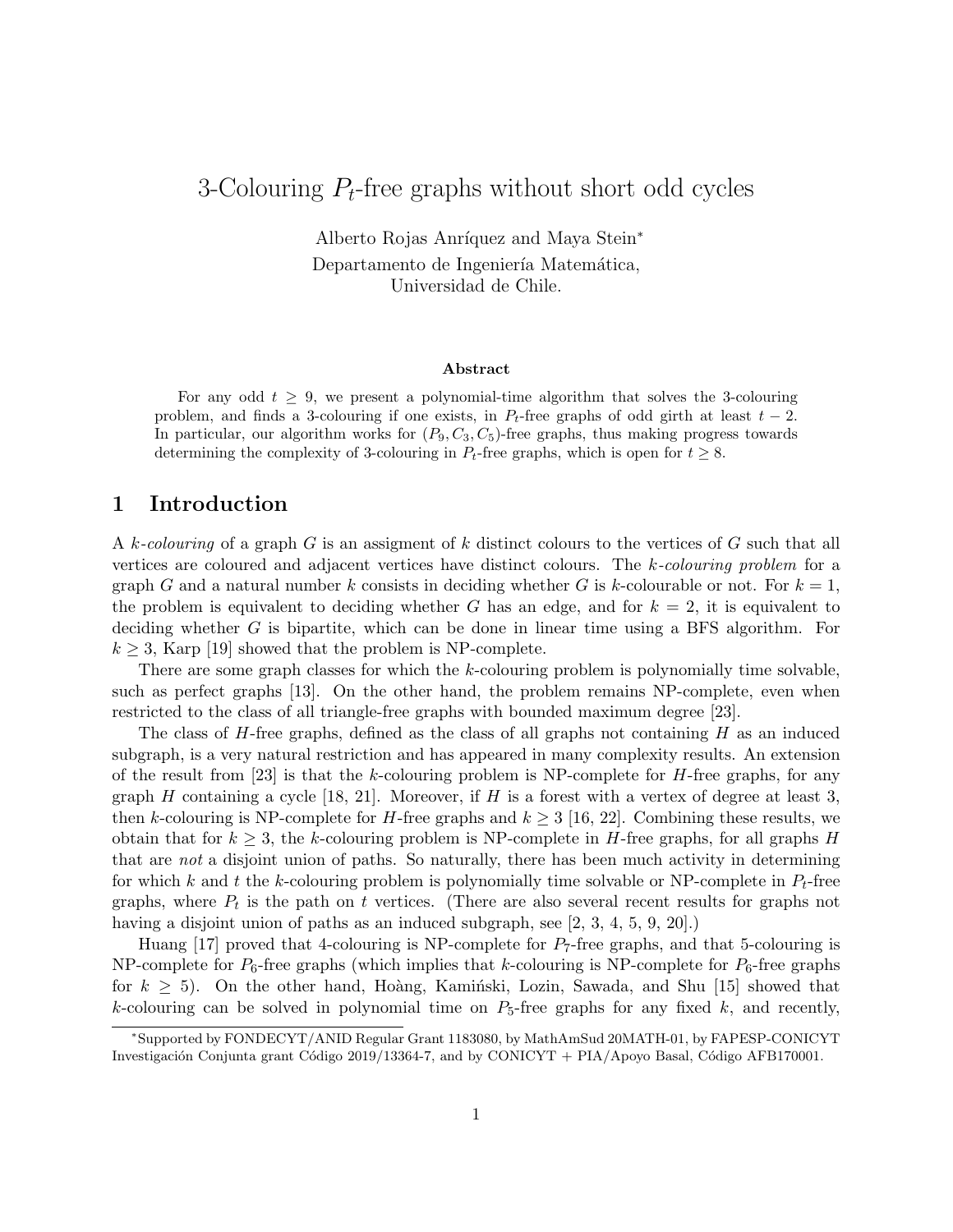Chudnovsky, Spirkl, and Zhong [6, 7] showed that the same is true for  $P_6$ -free graphs and  $k = 4$ . This means we have a complete classification of the complexity of k-colouring  $P_t$ -free graphs for any fixed  $k \geq 4$ .

For  $k = 3$ , less is known. Randerath and Schiermeyer [24] and Bonomo, Chudnovsky, Maceli, Schaudt, Stein, and Zhong [1] gave polynomial time algorithms for 3-colouring  $P_6$ - and  $P_7$ -free graphs, respectively. However, no such algorithm is known for  $P_8$ -free graphs (although some partial results are known for this class of graphs [8]). Interestingly, it is also unknown whether or not there exists  $t \in \mathbb{N}$  such that 3-colouring is NP-complete on  $P_t$ -free graphs.

Some of the positive results from above are easier to prove if in addition to the path  $P_t$ , also the triangle, or other cycles, are excluded, and in fact, sometimes this was the first step for proving the full result. Let  $\mathcal C$  be any fixed family of graphs (here, it will always be a set of cycles). Call a graph C-free if it does not contain any member of the family C, and call  $G(P_t, \mathcal{C})$ -free if in addition, G is  $P_t$ -free. We refer to [11] and [14] for an overview on the complexity of colouring  $(P_t, C)$ -free graphs.

In particular, in the case  $k = 3$ , Golovach, Paulusma and Song [12] showed that for any  $t \geq 1$ , the 3-colouring problem is polynomial time solvable for  $(P_t, C_4)$ -free graphs. The same authors show that for every  $s \geq 3$  there is a  $t = t(s)$  such that every  $(P_t, C_{\leq s})$ -free graph is 3-colourable, where  $\mathcal{C}_{\leq s}$  is the family of all cycles up to length s. Recall that by the results of [18, 21], it is also known that for all  $s \geq 3$ , 3-colouring is NP-complete for  $\mathcal{C}_{\leq s}$ -free graphs.

We focus on graphs having no short *odd* cycles. The *odd girth* of a graph  $G$  is the length of its shortest odd cycle (it is infinite if  $G$  is bipartite). Adhering to the terminology from above, we call a graph  $\mathcal{C}^{odd}_{\leq \ell}$ -free, for  $\ell \geq 3$  odd, if it has odd girth at least  $\ell + 2$ .

The following is our main theorem.

**Theorem 1.1.** For any odd  $t \geq 9$ , there is a polynomial time algorithm deciding whether a  $(P_t, C_{\leq t-4}^{odd})$ -free graph is 3-colourable (and giving a 3-colouring if one exists).

In particular, this implies:

**Theorem 1.2.** There is a polynomial time algorithm deciding whether a  $(P_9, C_3, C_5)$ -free graph is 3-colourable (and giving a 3-colouring if one exists).

We remark that the complexity of 3-colouring  $(P_t, C_\ell)$ -free graphs is open for  $t \geq 8$  and both  $\ell = 3, \ell = 5$ . So, Theorem 1.2 can be seen as a first step to determining the complexity of this problem, or even to resolving the problem for  $P_9$ -free graphs.

The paper is organised as follows. We give a quick overview of our proof in Section 2, and then go through some preliminaries in Section 3. We present the proof of Theorems 1.1 and 1.2 in Section 4. The proof relies on Lemma 4.1, which is also presented in Section 4. In Section 5, we prove Lemma 4.1 for all pairs t, G such that at least one of the following applies:  $t = 9$ ; G is  $C_8$ -free; or G has an induced  $C_t$ . In particular, the proof of Theorem 1.2 is completed after Section 5. The more complicated proof for  $C_t$ -free graphs with  $t > 9$  having an induced  $C_8$  is postponed to Section 6. Finally, Section 7 is devoted to the running-time analysis of our algorithm, the running time being  $O(n+m)$ .

## 2 Overview of the proof

Our proof relies on a structural analysis of a longest odd cycle C of G and it surroundings. This is done in Section 5, distinguishing the two possible lengths of C:  $t - 2$  or t (these cases are treated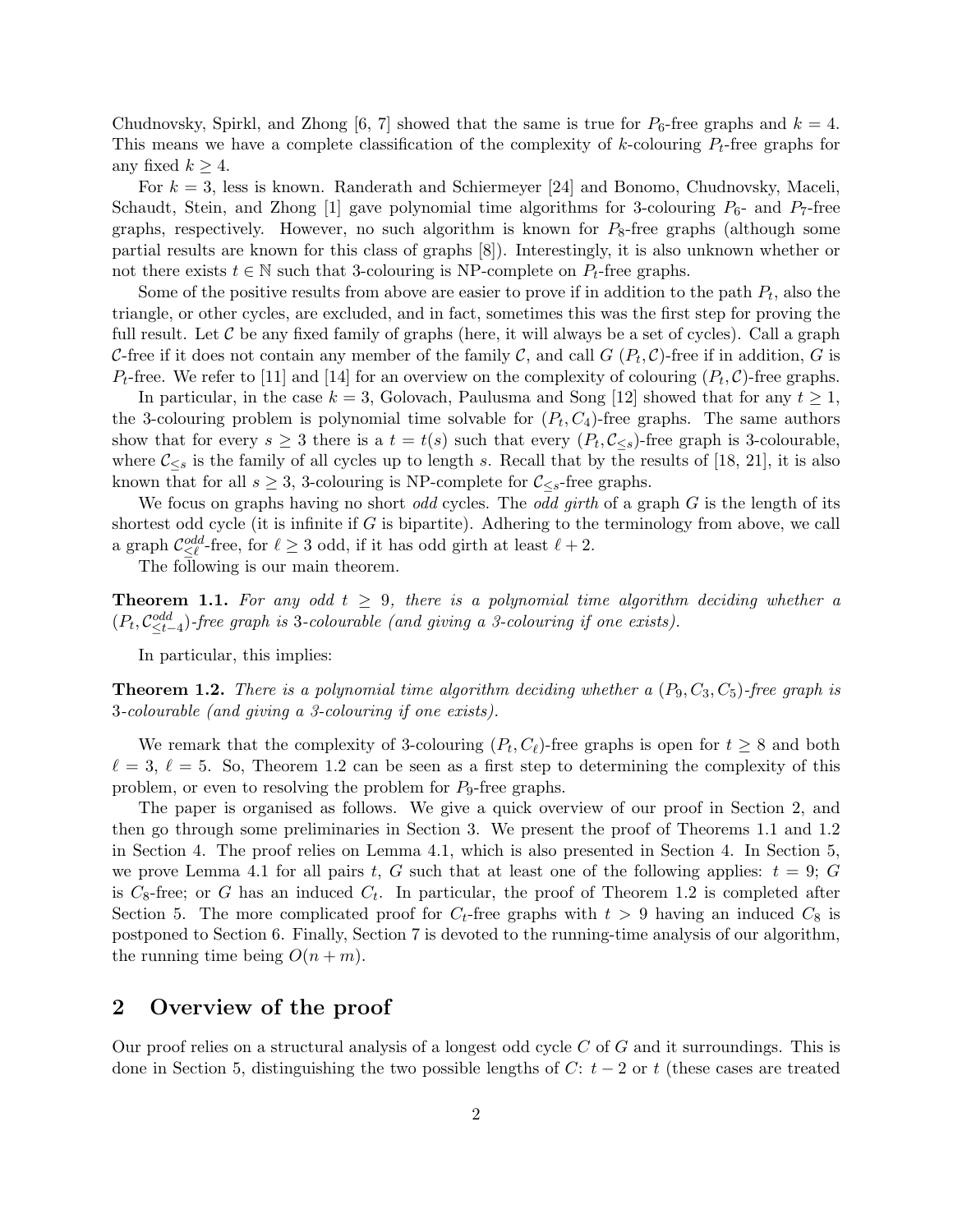in Section 5.2 and 5.3, respectively). In the case that C has length  $t - 2$ , we assume the cycle  $C_8$ is forbidden or that  $t = 9$  (for the time being).

We distinguish different sets  $D, T, T', S$  of neighbours of  $C$ , according to the location of their neighbours on C, and prove all other vertices lie at most at distance 2 from C (unless they are dominated by a non-neighbour, a case which can be safely ignored). We determine which sets can be adjacent to each other, and which cannot. The main results of the structural analysis in Sections 5.2 and 5.3 are summarised in Lemmas 5.12 and 5.24. Most importantly, these lemmas identify a set  $X$  of bounded size dominating important parts of the graph.

In Section 5.4, we prove Lemma 4.1, by colouring  $V(C) \cup X$  in all possible ways. After doing so, all other vertices will either be adjacent to a coloured vertex, or are reducible, or belong to reducible bipartite subgraphs, by which we mean that they can be coloured in a canonical way (see Section 3 for a definition). This allows us to ultimately reduce the problem to a 2-list-colouring instance, which is known to be polynomial time solvable. This finishes the proof, unless  $t = 9$  and there is a  $C_8$ .

We treat that case in Section 6. Our previous approach almost works in the same way. The only problem is that if in addition, C has length  $t-2$ , the structural analysis leaves us with one difficult case. Namely, there might be a set  $Y^*$  of vertices at distance 2 from C that cannot be dominated, or made reducible, in a similar way as the other sets. Our solution is that we test all colourings of  $C$ , and for each such colouring, we also colour the vertices from  $Y^*$ , and some of their neighbours and second neighbours 'by hand' in a canonical way (that will depend on the colouring of  $C$ ). When doing so, we have to make sure that any vertex not coloured 'by hand' will not be affected by our colouring - either because it is already coloured in a compatible way, or more generally, because its list of available colours did not decrease. The main challenge in Section 6 is how to choose the vertices that will be coloured together with  $Y^*$ , in way that other vertices will not be affected. This is achieved by a structural analysis. We can then proceed as before. That is, we test all colourings of  $X$ , colour the reducible vertices and subgraphs, and thus reduce the problem to a 2-list-colouring instance.

### 3 Preliminaries

#### 3.1 Basic definitions

For  $n \in \mathbb{N}$ , let  $[n] = \{0, 1, ..., n\}$ . A graph G has vertex set  $V(G)$  and edge set  $E(G)$ . We only need to consider connected graphs G, since one can solve the 3-colouring problem on the components. We call  $G$  (or one of its components  $K$ ) *trivial* if it has only one vertex.

If G does not contain another graph H as an induced subgraph, we say G is H-free. If H is a family of subgraphs, and G does not contain any of the graphs in  $H$  as an induced subgraph, we say G is H-free. Sometimes we write  $(H, \mathcal{H})$ -free to mean that the graph is  $\{H\} \cup \mathcal{H}$ -free.

Let  $v \in V(G)$  and  $A, B \subseteq V(G)$ . Then  $N_B(v)$  is the set of all neighbours of v in B, and  $N_B(A)$ is the set of all neighbours of vertices of A in  $B \setminus A$ . If  $B = V(G)$ , we omit the subscript. Note that  $N(\emptyset) = \emptyset$ . Also, G[A] denotes the subgraph of G induced by A, and  $G - v$  is the graph obtained from G by deleting v and its adjacent edges. We call a vertex v complete to A if all v-A edges are present, and if this holds for all  $v \in B$ , we say B is complete to A.

A stable set is a subset of pairwise non-adjacent vertices. A graph G is bipartite if  $V(G)$  can be partitioned into two stable sets. A vertex  $w \in V(G)$  dominates another vertex  $v \in V(G)$  if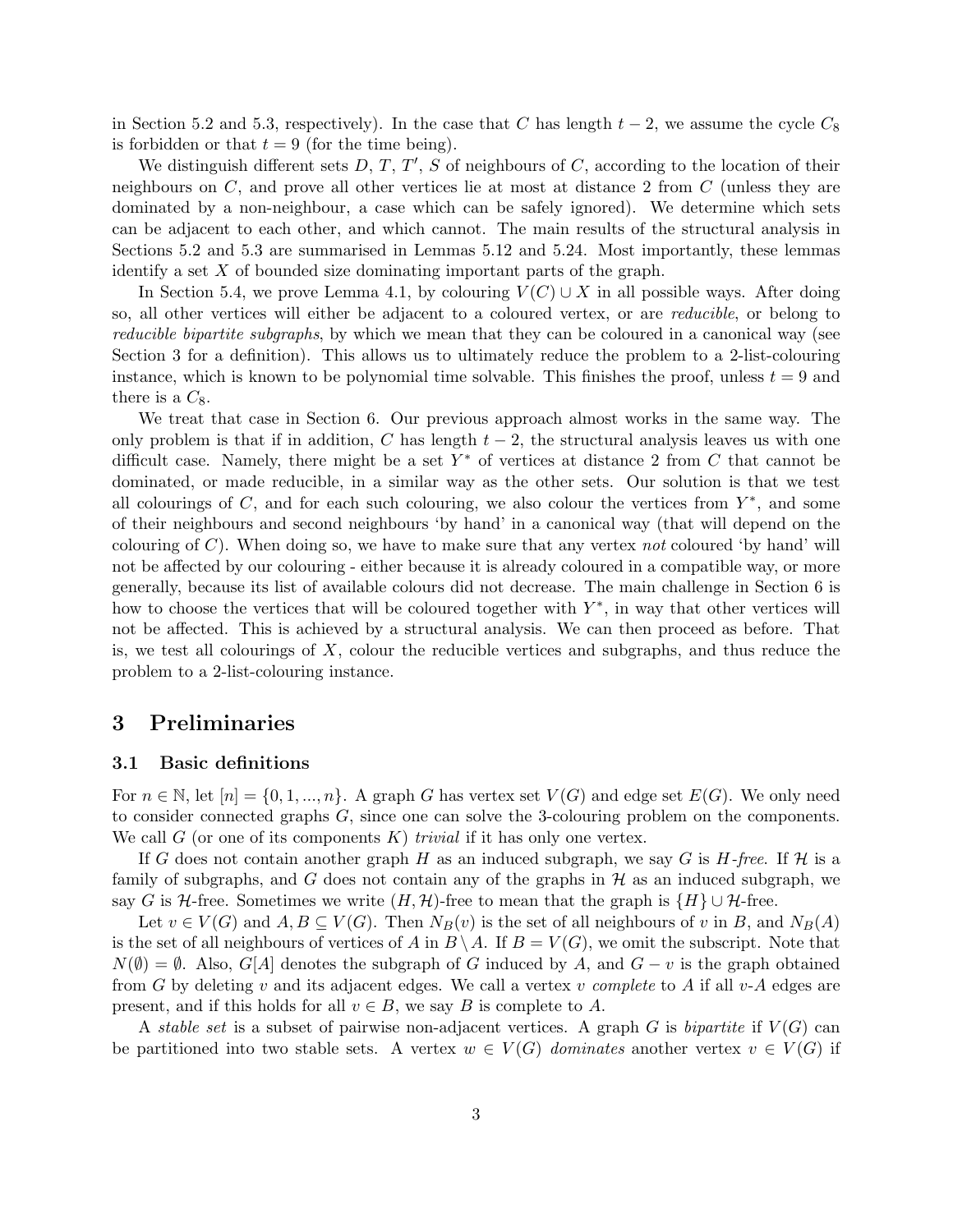$N(v) \subseteq N(w)$ . The following lemma is well-known and easy to prove.

**Lemma 3.1.** Let G, H be graphs such that G is H-free, and let  $v \in V(G)$ . Then  $G - v$  is H-free, and if v is dominated by one of its non-neighbours, then

G is 3-colourable if and only if  $G - v$  is 3-colourable.

### 3.2 Palettes, updates and reducibility

In the context of 3-colouring, we call a family L of lists  $L := \{L(v) : v \in V(G)\}\)$ , where  $L(v) \subseteq$  $\{1,2,3\}$  for every  $v \in V(G)$ , a palette of the graph G. We call L feasible if no vertex has an empty list. A subpalette L' of L is a palette such that  $L'(v) \subseteq L(v)$  for each  $v \in V(G)$ . A graph G and a palette L of G will often be written as a pair  $(G, L)$ . We say that  $(G, L)$  is colourable if there is a subpalette L' of L such that  $|L'(v)| = 1$  for every vertex  $v \in V(G)$ , and  $L'(u) \neq L'(w)$  for every edge  $uw \in V(G)$ . We sometimes call a vertex with a list of size 1 a *coloured* vertex.

Updating the palette L means obtaining a subpalette  $L'$  of L by subsequently, for any vertex v having a list of size 1 in the current palette, deleting its colour from the list of each neighbour  $w$ of v. (For instance, if in a path all but one vertex v have the list  $\{1, 2\}$ , and v has list  $\{1\}$ , then updating this palette gives a colouring of the path.) If updating a palette  $L$  of a graph  $G$  results in the same palette  $L$ , we will say that  $L$  is updated.

Given  $(G, L)$ , call a vertex  $v \in V(G)$  reducible (for colour  $\alpha$ ) if  $\alpha \in L(v)$  and  $\alpha \notin L(w)$  for each  $w \in N(v)$ . A trivial subgraph  $K = \{v\}$  of G is called reducible if v is reducible. The subpalette L' obtained from L by setting  $L'(v) := \alpha$  and keeping all other lists will be called the *reduction palette* for the reducible component  $K$ .

A bipartite subgraph K of G, with partition classes  $U_1, U_2$ , is called *reducible (for colours*  $\alpha_1, \alpha_2$ ) if there are distinct colours  $\alpha_1, \alpha_2$  such that for  $j = 1, 2$ ,

$$
\alpha_j \in \bigcap_{u \in U_j} L(u) \setminus \bigcup_{w \in N(U_j) \setminus U_{3-j}} L(w).
$$

The subpalette L' obtained from L by setting  $L'(u) = {\alpha_j}$  for  $j = 1, 2$  and all  $u \in U_j$ , and keeping all other lists will be called the reduction palette for the reducible component K.

We leave the proof of the following lemma as an exercise to the reader.

**Lemma 3.2.** Let G be a graph and let L be palette of G. Suppose K is a reducible subgraph of  $G$ , and L' is the corresponding reduction palette. Then  $(G, L)$  is 3-colourable if and only if  $(G, L')$  is 3-colourable.

## 4 The proof of Theorem 1.1

The heart of our proof is the following lemma, which we will prove in Sections 5 and 6. In order to state the lemma easily, let us define, for a graph G and a palette L, the set  $V_3(G, L) := \{v \in$  $V(G) : |L(v)| = 3$ .

**Lemma 4.1.** Let G be a  $(P_t, C_{\leq t-4}^{odd})$ -free connected graph. Then there is a set L of updated feasible palettes such that

•  $|\mathcal{L}| \leq 2^{O(d)}$  and  $\mathcal L$  can be found in polynomial time;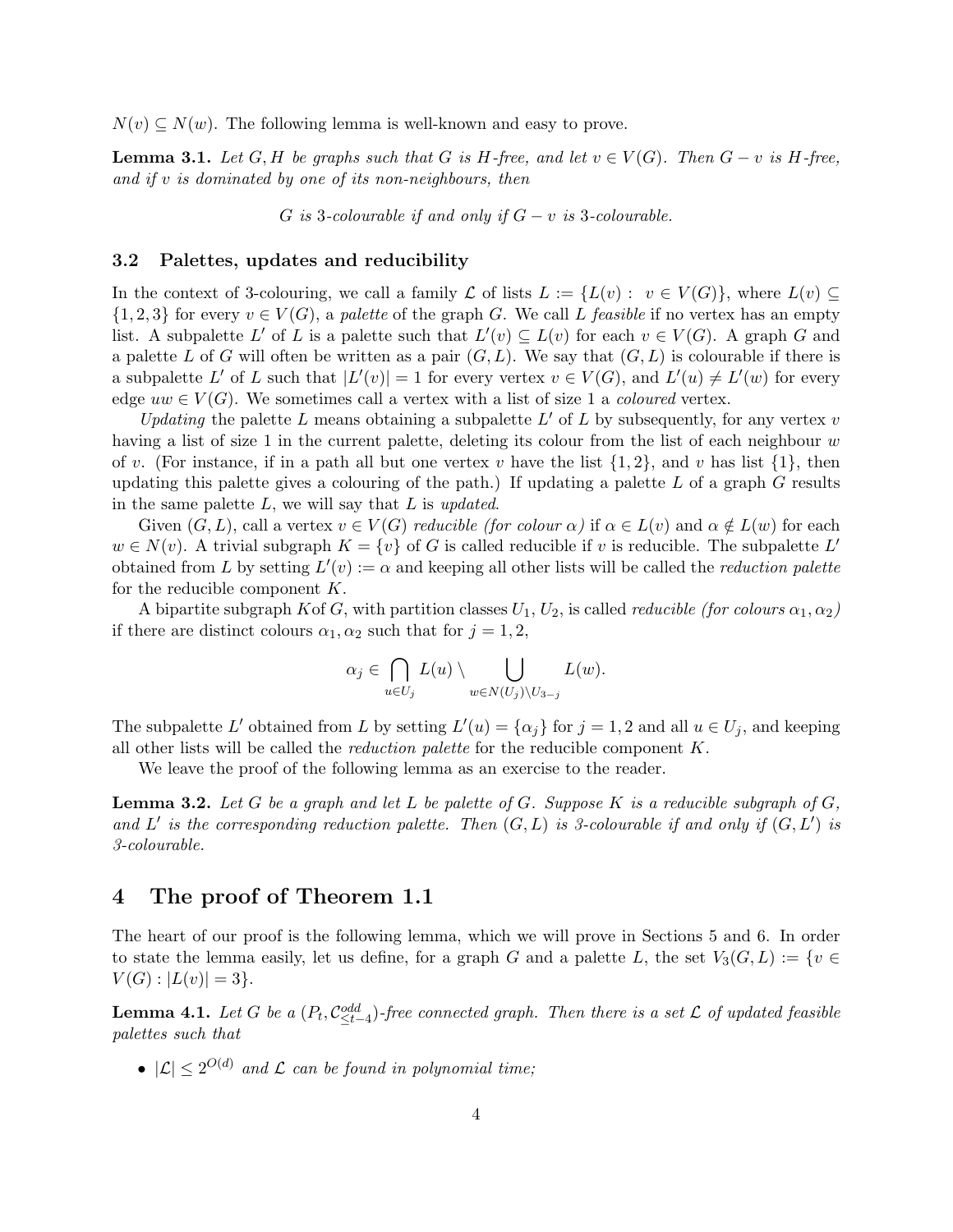- G is 3-colourable if and only if  $(G, L)$  is 3-colourable for some  $L \in \mathcal{L}$ ; and
- for each  $L \in \mathcal{L}$ , every component of  $G[V_3(G,L)]$  is reducible.

We will also need a result on the list-colouring problem with lists of size at most 2. Given a graph G and a finite list  $L(v) \subseteq \mathbb{N}$  for each vertex  $v \in V(G)$  (with no restriction on the total number of colours) the *list-colouring problem* asks for a a colouring of all vertices with colours from their lists. If  $|L(v)| \leq 2$  for each vertex  $v \in V(G)$ , the problem can be solved in  $O(|V(G)| + |E(G)|)$ time, by reducing the 2-list-colouring instance to a 2-SAT instance [10, 25].

With this result and Lemma 4.1 at hand, we are ready to present the proof of our main result.

*Proof of Theorem 1.1.* Given G, we apply Lemma 4.1 to obtain a set  $\mathcal L$  of palettes. For each  $L \in \mathcal L$ , and each reducible component of  $(G, L)$ , we consider the reduction palette L' for L and solve the 2-list-colouring instance  $(G, L')$ . This either gives us a valid 3-colouring for one of the palettes L, and thus for our instance  $G$ , or proves that no such colouring exists.  $\Box$ 

The running time of the algorithm and the time of finding the set  $\mathcal L$  from Lemma 4.1 will be analysed in Section 7.

Sections 5 and 6 are devoted to the proof of Lemma 4.1. As discussed above we first concentrate on the easier case that either  $t = 9$ , or G is  $C_8$ -free, or G has an induced  $C_t$ , which we deal with in Section 5, and leave the more complicated general case for Section 6. For simplicity of notation, let  $\mathcal{G}^*$  denote the class of all  $(P_t, C_{\leq t-4}^{odd})$ -free graphs such that at least one of the following holds:

- $t = 9$ ; or
- G is  $C_8$ -free; or
- *G* has an induced  $C_t$ .

## 5 The proof of Lemma 4.1 for  $G \in \mathcal{G}^*$

In this section, we will prove Lemma 4.1 for all  $G \in \mathcal{G}^*$ . In particular, as stated earlier, this section is all that is needed for the proof of Theorem 1.2.

The section is organised as follows. First, we investigate the structure of the graph G, proving some basic observations in Section 5.1, and then distinguishing two cases according to whether or not G has an induced cycle of length t. The structural analysis for the case that G is  $C_t$ -free is treated in Section 5.2, while the case that  $G$  does have a cycle of length  $t$  is treated in Section 5.3. All structural properties we find in these two sections will be conveniently summarised in two lemmas, Lemma 5.12 (at the end of Section 5.2) and Lemma 5.24 (end of Section 5.3). Then, in Section 5.4, where we will prove Lemma 4.1 for  $G \in \mathcal{G}^*$ , we only need to refer to these two lemmas.

#### 5.1 The base cycle and its neighbours

We start with a general definition describing the neighbours and second neighbours of a cycle C of G.

**Definition 5.1.** Let  $\ell \in \mathbb{N}$  and let  $C = c_0, c_1, ..., c_{\ell}, c_0$  be a cycle in G. For  $i \in [\ell]$ , define

•  $D_i := \{ v \in N(C) : v c_j \in E(G) \text{ if and only if } j = i \};$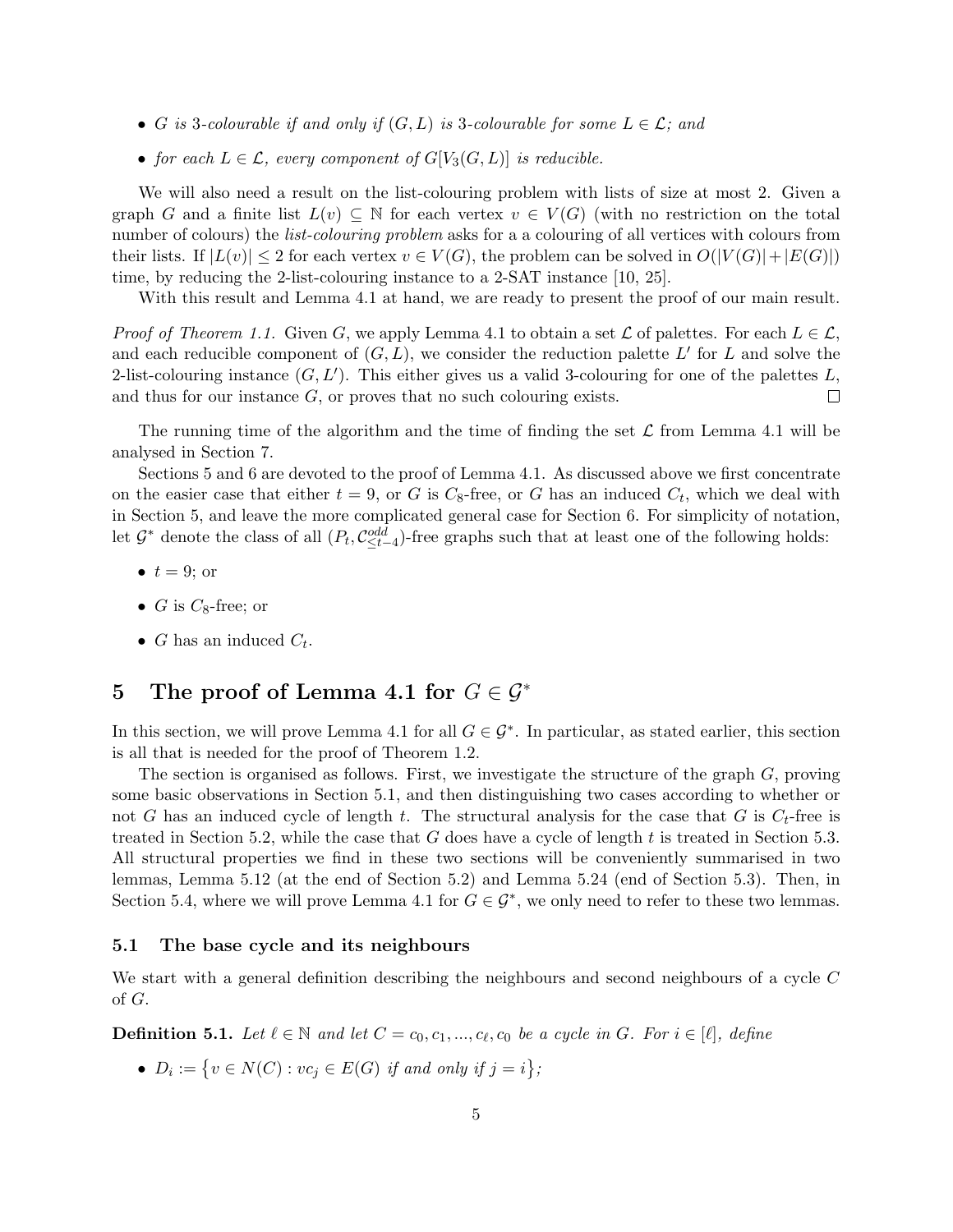- $T_i := \{ v \in N(C) : vc_j \in E(G) \text{ if and only if } j \in \{i, i + 2\} \};$ •  $T'_i := \{v \in N(C) : vc_j \in E(G) \text{ if and only if } j \in \{i, i+4\}\};$  and
- $S_i := \{ v \in N(C) : vc_j \in E(G) \text{ if and only if } j \in \{i, i+2, i+4\} \}.$

Set

$$
D:=\bigcup_{i\in [\ell]} D_i, \quad T:=\bigcup_{i\in [\ell]} T_i, \quad T':=\bigcup_{i\in [\ell]} T'_i \quad and \quad S:=\bigcup_{i\in [\ell]} S_i,
$$

and let Y denote the set of vertices located at distance two from C.

Clearly, since we can assume  $G$  is not bipartite (as otherwise the 3-colouring problem is well known to be polynomial), G has an odd cycle C. Because of the forbidden subgraphs, the length of the longest odd cycle is either  $t - 2$  or t. We will see now that in each of these two cases,  $V(G)$ can be decomposed into some of the sets that Definition 5.1 gives for C.

Claim 5.2. Suppose that no vertex in G is dominated by any of its non-neighbours.<sup>1</sup> Let C be a longest odd cycle in G.

(a) If  $|V(C)| = t - 2$ , then  $V(G) = V(C) \cup N(C) \cup Y$ , with  $N(C) = D \cup T$ .

(b) If  $|V(C)| = t$ , then  $V(G) = V(C) \cup N(C) \cup Y$ , with  $N(C) = T \cup T' \cup S$ .

Furthermore, for each  $i \in [|V(C)| - 1]$ , each of the sets  $D_i$ ,  $T_i$ ,  $T'_i$  and  $S_i$  is stable.

*Proof.* Since G has no odd induced cycles of length up to  $t - 4$ , and no induced  $P_t$ , it is not hard to see that in case (a),  $N(C) = D \cup T$ , and in case (b),  $N(C) = T \cup T' \cup S$ . Moreover, each of the sets  $D_i$ ,  $T_i$ ,  $T'_i$  and  $S_i$ , for every  $i \in [t-3]$ , or  $i \in [t-1]$ , is stable, as G is triangle-free.

It only remains to show that no vertex of G lies at distance 3 from  $V(C)$ . Assume otherwise, and Let  $v_1v_2v_3$  be an induced path such that  $v_i$  lies at distance i from  $V(C)$ . Suppose  $C = c_0, c_1, ..., c_\ell, c_0$ , and that  $v_1$  is adjacent to  $c_0$ , but not adjacent to any  $c_i$  with  $i \leq t-5$ . Since  $v_1$  does not dominate  $v_3$ , there is a neighbour w of  $v_3$  that is not a neighbour of  $v_1$ , and since G is triangle-free, w is not adjacent to  $v_2$ . Furthermore, since  $v_3$  is at distance 3 from C, we know that w does not have any neighbours on C. Thus  $w, v_3, v_2, v_1, c_0, c_1, c_2, ..., c_{t-5}$  is an induced  $P_t$ , which is impossible.  $\Box$ 

We can deduce some useful information on the components of  $G[Y]$ .

Claim 5.3. In the situation of Claim 5.2, every nontrivial component K of  $G[Y]$  is bipartite and vertices of the same bipartition class of K have identical neighbourhoods in  $N(C)$ .

*Proof.* Since G is  $(P_t, C_3)$ -free, we know that for every induced path  $y_1y_2y_3$  of length 3 in  $G[Y]$ , vertices  $y_1$  and  $y_3$  have the same neighbours in  $N(C)$ . In order to see that  $G[Y]$  is bipartite, apply the observation from the previous sentence to any odd cycle in  $G[Y]$ , thus generating a  $C_3$  and therefore, a contradiction.  $\Box$ 

 $1$ Because of Lemma 3.1, we need not worry about dominated vertices, and Claim 5.2 is the only place where we need to exclude them. In an algorithmic implementation of our method, one will ignore such vertices if detected by Claim 5.2, and colour them at the very end (in case a colouring is found).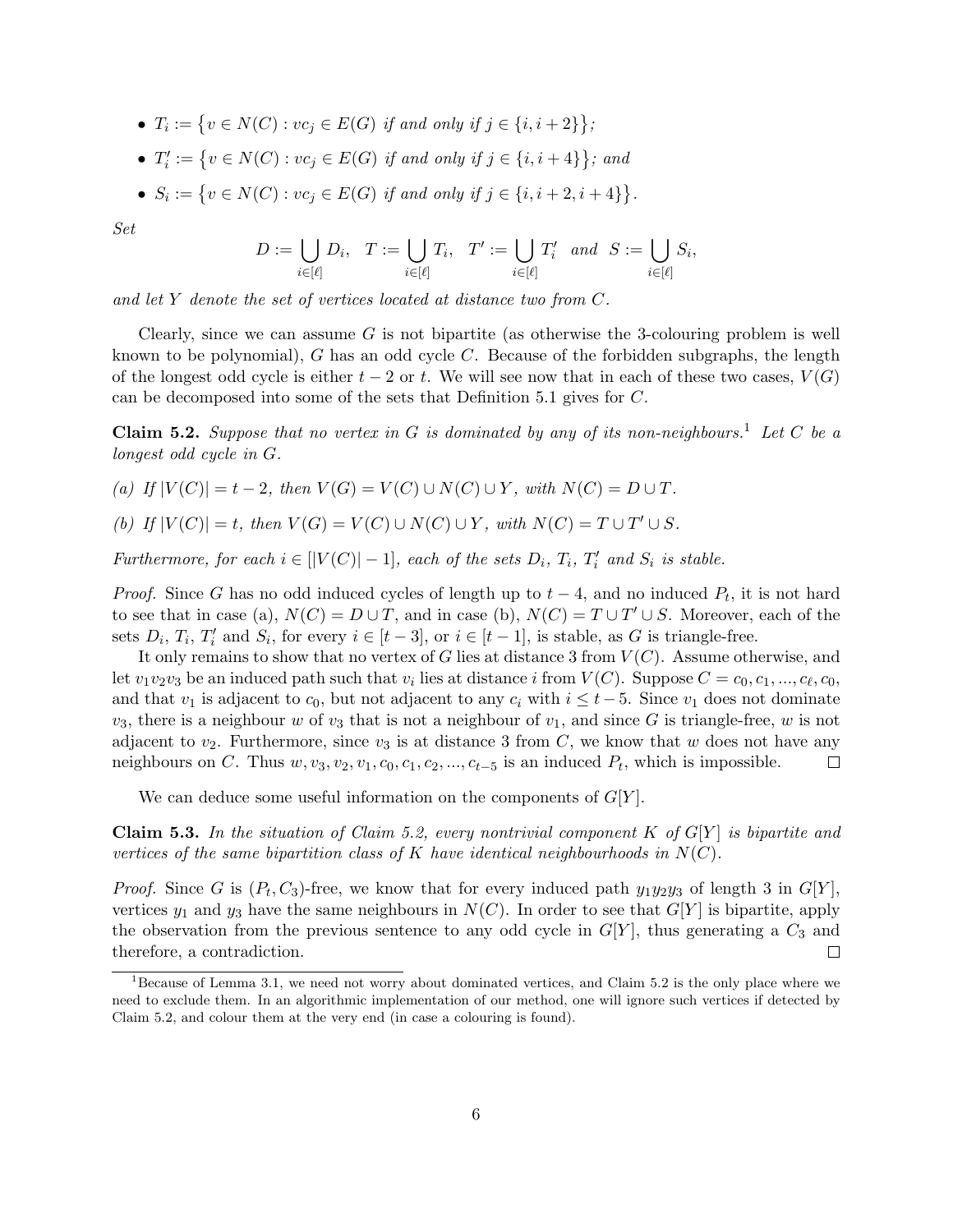#### 5.2 The structure of G if it is  $C_t$ -free

In this subsection we asume that G is  $C_t$ -free, but does have an induced cycle  $C = c_0, c_1, ..., c_{t-3}, c_0$ of length  $t - 2$ . Let D, T and Y be the sets given by Definition 5.1 and Claim 5.2 for cycle C. Indices are taken modulo  $t - 2$ .

For understanding the structure of  $G[N(C)\cup Y]$ , we first analyse the edges between Y and  $N(C)$ .

**Claim 5.4.** No vertex from Y can have neighbours both in Y and in D.

*Proof.* This follows directly from the fact that  $G$  is  $(P_t, C_3)$ -free.

**Claim 5.5.** For each  $y \in Y$  there is an  $i \in [t-3]$  such that at least one of the following holds:

- (a)  $N(y) \setminus Y \subseteq D_i \cup T_i \cup T_{i+2}$  for some  $j \in \{i-2, i, i+2, i+4\}$ ; or
- (b)  $t = 9$  and  $N(y) \subset D_i \cup T_i \cup T_{i+2} \cup D_{i+4}$ .

*Proof.* Because of the forbidden cycles (and observing that if  $t = 9$  then  $\ell - 4 = \ell + 3$ ), we know that if  $y \in N(D_\ell)$ , then all neighbours of y in D lie in  $D_\ell \cup D_{\ell+4}$  or in  $D_{\ell-4} \cup D_\ell$ , and all neighbours of y in T lie in  $T_{\ell-4} \cup T_{\ell-2} \cup T_{\ell} \cup T_{\ell+2}$ . Moreover, if y has a neighbour in  $T_h$ , then  $N(y) \cap T$  is contained either in  $T_h \cup T_{h+2}$  or in  $T_{h-2} \cup T_h$ . This gives (a), unless y has neighbours in both  $D_i$ and in  $D_{i+4}$ . However, in that case, the neighbours of y in T must belong to  $T_i \cup T_{i+2}$ , and hence, there is an induced  $C_8$  going through y, which is only allowed if  $t = 9$ . Putting these observations together, and using Claim 5.4 for (b), the statement follows.  $\Box$ 

Let  $Y_i'$  be the set of all  $y \in Y$  which have neighbours in both  $D_i$  and  $D_{i+4}$ . (By Claim 5.5, this set is empty if  $t > 9$ .) Observe that if there are independent edges  $xy$ ,  $x'y'$  such that  $y, y' \in Y'_i$ ,  $x \in D_i$ ,  $x' \in D_{i+4}$ , then  $y, x, c_i, c_{i+1}, \ldots, c_{i+4}, x', y'$  is an induced path of length t (i.e. of length 9), which is impossible. Therefore, for any two vertices  $y, y' \in Y'_i$ , we have that either  $N(y) \cap D_i \subseteq N(y') \cap D_i$ or  $N(y') \cap D_{i+4} \subseteq N(y) \cap D_{i+4}$  (or both). Choosing two vertices  $y_i, y'_i$  in each set  $Y'_i$  such that  $N(y) \cap D_i$  and  $N(y') \cap D_{i+4}$  are inclusion-minimal, then choosing a neighbour  $q_i$  of  $y_i$  in  $D_i$ , and a neighbour  $q'_i$  of  $y'_i$  in  $D_{i+4}$ , and letting  $Q := \bigcup_{i \in [t-3]} \{q_i, q'_i\}$ , we obtain the following claim.

**Claim 5.6.** There is a set Q of size at most 14 such that every vertex in  $\bigcup_{i\in[t-3]} Y_i'$  has a neighbour in Q.

Let us now analyse possible edges inside Y.

**Claim 5.7.** For any  $i \in [t-3]$ , if  $yy' \in E(G[Y])$  and  $y \in N(T_i)$ , then

$$
N(y')\setminus Y\subseteq \bigcup_{j\in\{i-3,i-1,i+1,i+3\}}(T_j\cup T_{j+2}).
$$

*Proof.* This follows from the fact that G has no induced odd cycles of length up to  $t - 4$ .  $\Box$ 

Claims 5.4 and 5.7 immediately imply the following.

Claim 5.8. If  $y, y' \in Y$  are adjacent, then

- (i) there is a vertex c on C such that  $N(y) \subseteq N(c)$ ; and
- (ii) there are two consecutive vertices c, c' on C such that  $z \in N(N(y))$  and  $z' \in N(N(y'))$ .

 $\Box$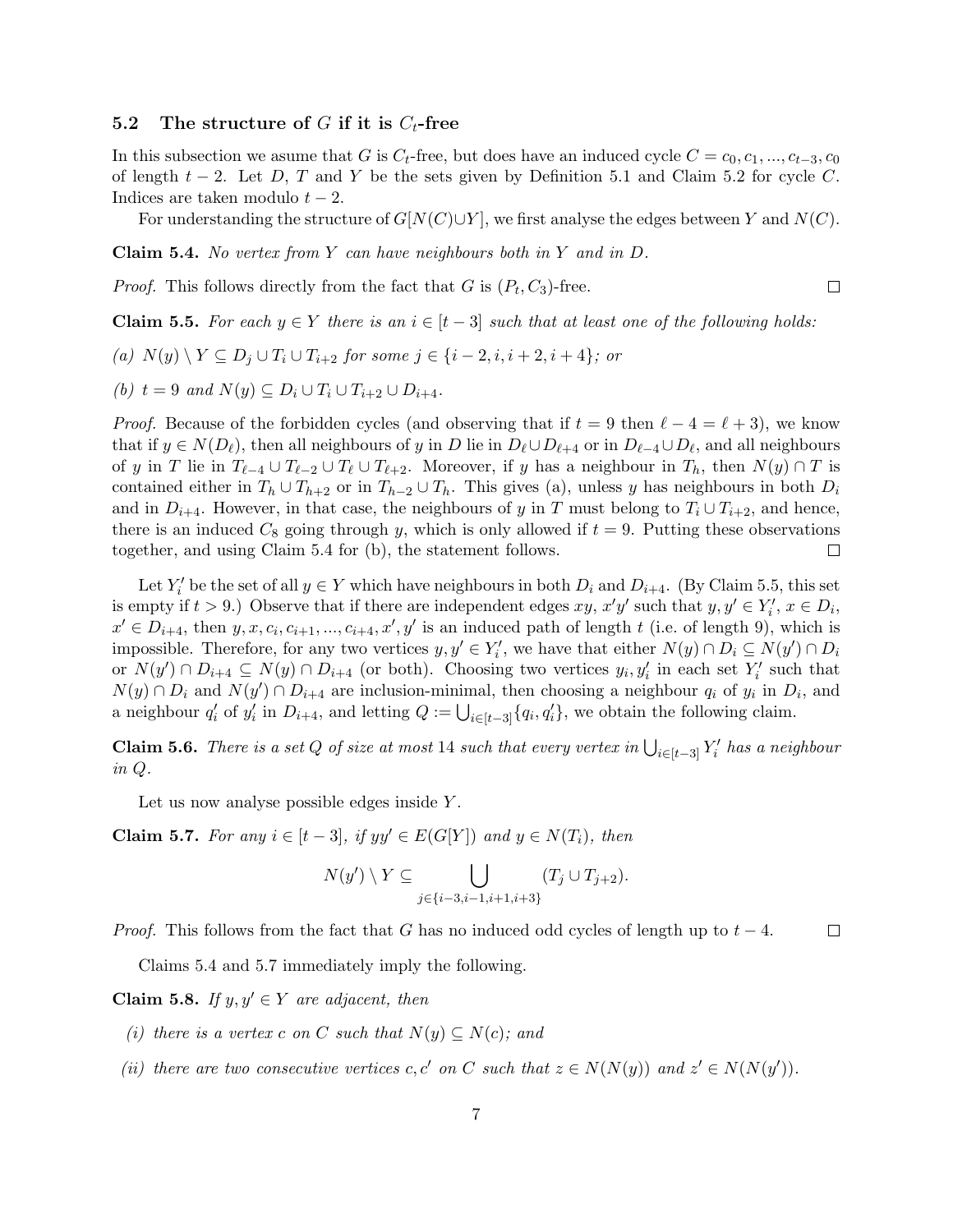We now define a set  $W$  of certain vertices of  $Y$ .

**Definition 5.9.** Let  $W \subseteq Y \cap N(T)$  be the set of all vertices  $y \in Y$  for which there is an  $i \in [t-3]$ such that  $y \in N(T_i)$  and one of the following holds:

- (i)  $y \in N(D_{i-2} \cup D_{i+4});$  or
- (ii) y has a neighbour in  $Y \cap N(T_{i-3} \cup T_{i+3}).$

Observe that by Claim 5.4, the vertex set of any component of  $G[Y]$  is either contained in W or disjoint from W.

**Claim 5.10.** Let  $y, y' \in Y \setminus W$  with  $yy' \in E(G)$ . Then for any  $z \in N(y) \setminus Y$  and  $z' \in N(y') \setminus Y$ , we have that  $zz' \in E(G)$ .

*Proof.* Suppose otherwise. By Claim 5.7 there is an index  $i \in [t-3]$  such that  $z \in T_i$  and  $z' \in T_{i+1}$ (after possibly changing the roles of z and z'). Then  $z, y, y', z', c_{i+3}, c_{i+4}, ..., c_{i-1}, c_i, z$  is an induced cycle of length t, a contradiction.  $\Box$ 

It turns out that  $W$  is dominated by a set  $X$  of bounded size.

Claim 5.11. There exist a set  $R \subseteq N(C)$  such that  $W \subseteq N(R)$  and  $|R| \leq 2t-4$ .

*Proof.* Let  $i \in [t-3]$ . We claim that for any two vertices  $y, z \in W \cap N(T_i)$  we have

$$
N_{T_i}(y) \subseteq N_{T_i}(z), \text{ or } N_{T_i}(z) \subseteq N_{T_i}(y), \text{ or } N(y) \cap D = N(z) \cap D \neq \emptyset.
$$
 (1)

Then we can take, for each  $i \in [t-3]$  with  $T_i \neq \emptyset$ , a vertex  $y \in W$ , with the property that among all such choices,  $N_{T_i}(y)$  is inclusion-minimal, and choose an arbitrary vertex  $a_i \in N_{T_i}(y)$ . If  $N(y) \cap D \neq \emptyset$ , we also choose a arbitrary vertex  $b_i \in N(y) \cap D$ . Then by (1), the set R consisting of all  $a_i$  and all existing  $b_i$  is as desired.

It remains to prove (1). For contradiction suppose (1) fails for vertices  $y, z \in W \cap N(T_i)$ . Then there are  $t_1 \in N_{T_i}(y) \setminus N_{T_i}(z)$  and  $t_2 \in N_{T_i}(z) \setminus N_{T_i}(y)$ .

We distinguish two cases. First assume z is as in Definition 5.9 (i), that is,  $z \in N(D_{i-2} \cup D_{i+4})$ . Then there is  $d \in N_{D_{i-2} \cup D_{i+4}}(z)$ , say  $d \in D_{i+4}$  (the other case is symmetric). Since we assume (1) does not hold, we may assume that  $d \notin N(y)$  (after possibly swapping the roles of y and z). Consider the induced path  $y, t_1, c_{i+2}, t_2, z, d, c_{i+4}, c_{i+5}, c_{i+6}, ..., c_{i-1}$ , which has length t, a contradiction.

Now assume z is as in Definition 5.9 *(ii)*. Then z has a a neighbour  $z' \in Y \cap N(T_{i-3} \cup T_{i+3})$ , say  $z' \in Y \cap N(T_{i+3})$ . Let  $t_3 \in N_{T_{i+3}}(z')$ . Consider the path  $y, t_1, c_{i+2}, t_2, z, z', t_3, c_{i+5}, c_{i+6}, c_{i+7}, ..., c_{i-1}$ . As this path is induced ( $yt_3 \notin E(G)$  because of Claim 5.5) and has length t, we again obtain a contradiction to G being  $P_t$ -free. This proves (1), and thus concludes the proof of the lemma.  $\Box$ 

We now resume the main results of this subsection in the following lemma.

**Lemma 5.12.** There is a set  $X \subseteq N(C)$  with  $|X| \leq 2t + 10$  such that for every component K of  $G[Y]$  one of the following holds.

- (I)  $V(K) \subset N(X)$ ;
- (II) K is trivial and there is a vertex c on C such that  $N(K) \subseteq N(c)$ ; or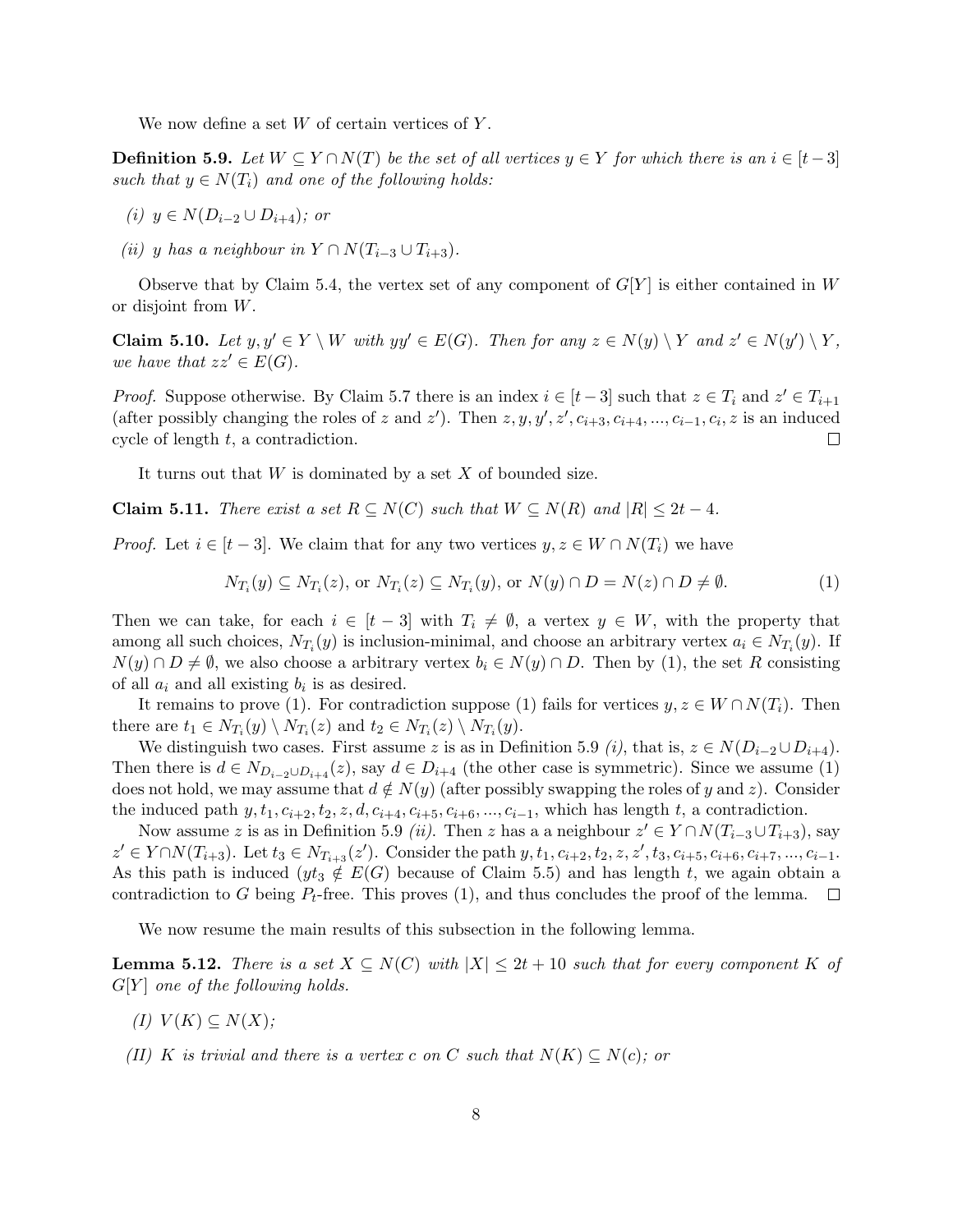(III) K is bipartite with partition classes  $U_1, U_2,$  and

- (A) there are vertices  $b_1, b_2 \in V(C)$  such that  $N(U_i) \subseteq N(b_i)$  for  $j = 1, 2;$
- (B) there are  $x_j \in N(N(U_j)) \cap V(C)$  for  $j = 1, 2$  such that  $x_1x_2 \in E(G)$ ; and
- (C)  $N(U_1) \setminus Y$  is complete to  $N(U_2) \setminus Y$ .

*Proof.* Apply Claim 5.11 to obtain a set R of size at most  $2t-4$  that dominates W. Apply Claim 5.6 to obtain a set Q of size at most 14 that dominates  $\bigcup_{i\in[t-3]} Y_i'$ . Set  $X := R \cup Q$ .

Now, consider any vertex  $y \in Y \backslash W$ . By Claim 5.5, there is an  $i \in [t-3]$  such that all neighbours of y in  $N(C)$  belong to  $D_i \cup T_{i-2} \cup T_i$ . If y is isolated in  $G[Y]$ , we take  $c(y) := c_i$  which is as required for (II). If y is not isolated in  $G[Y]$ , then Claim 5.3 implies that K is bipartite and the vertices of each partition class have identical neighbourhoods in  $N(C)$ . So by Claim 5.8 and Claim 5.10, we have  $(III)$ .  $\Box$ 

#### 5.3 The structure of G if it contains a  $C_t$

In this subsection, we assume that G has a cycle  $C = c_0, c_1, ..., c_{t-1}$  of length t, and we let T, T' and  $S$  be the sets given by Definition 5.1 and Claim 5.2 for cycle  $C$ , while Y denotes the set of vertices located at distance two from  $C$ . In this subsection, all indices are taken modulo  $t$ .

We start by understanding some basic adjacencies.

**Claim 5.13.** If  $uv \in E(G[N(C)])$  and  $i \in [t-1]$ , then the following holds.

(a) If 
$$
u \in T_i
$$
 then  $v \in T_{i+3} \cup \bigcup_{j \in \{i+1, i-1, i-3\}} (T_j \cup T'_j \cup S_j)$ ; and

(b) if  $u \in T'_i$  then  $v \in T_{i+3} \cup \bigcup_{j \in \{i+1, i-1\}} (T_j \cup T'_j \cup S_j)$ .

*Proof.* Any case not covered would lead to an induced odd cycle of length  $\leq t-4$  on vertices from  $V(C) \cup \{u, v\}$ . But such a cycle is forbidden in G.  $\Box$ 

Claim 5.13 easily implies the following claim.

**Claim 5.14.** If  $uv \in E(G[N(C)])$ , then there is an edge between  $N(v) \cap V(C)$  and  $N(u) \cap V(C)$ .

We now turn to the edges between  $N(C)$  and Y. Our first claim follows directly from the fact that  $G$  is  $P_t$ -free.

Claim 5.15. There are no edges between Y and T.

There may, however, exist edges between Y and  $T' \cup S$ . Let us see what we can say about these.

Claim 5.16. For each  $y \in Y$  there is an  $i \in [t-1]$  such that

(a) 
$$
N(y) \subseteq Y \cup \bigcup_{j \in \{i, i+2\}} (T'_j \cup S_j)
$$
; and

(b)  $c_{i+2}$  is complete to  $N(y) \setminus (Y \cup T'_i)$  and  $c_{i+4}$  is complete to  $N(y) \setminus (Y \cup T'_{i+2})$ .

*Proof.* Note that if  $y \in Y \cap N(T_i' \cup S_i)$ , for some  $i \in [t-1]$ , then, by Claim 5.15 and since there are no induced odd cycle of length at most  $t - 4$  on vertices from  $V(C) \cup N(y) \cup \{y\}$ , we obtain that  $N(y) \subseteq Y \cup \bigcup_{j \in \{i, i+2, i-2\}} (T'_j \cup S_j)$ . This gives (a), which implies (b).  $\Box$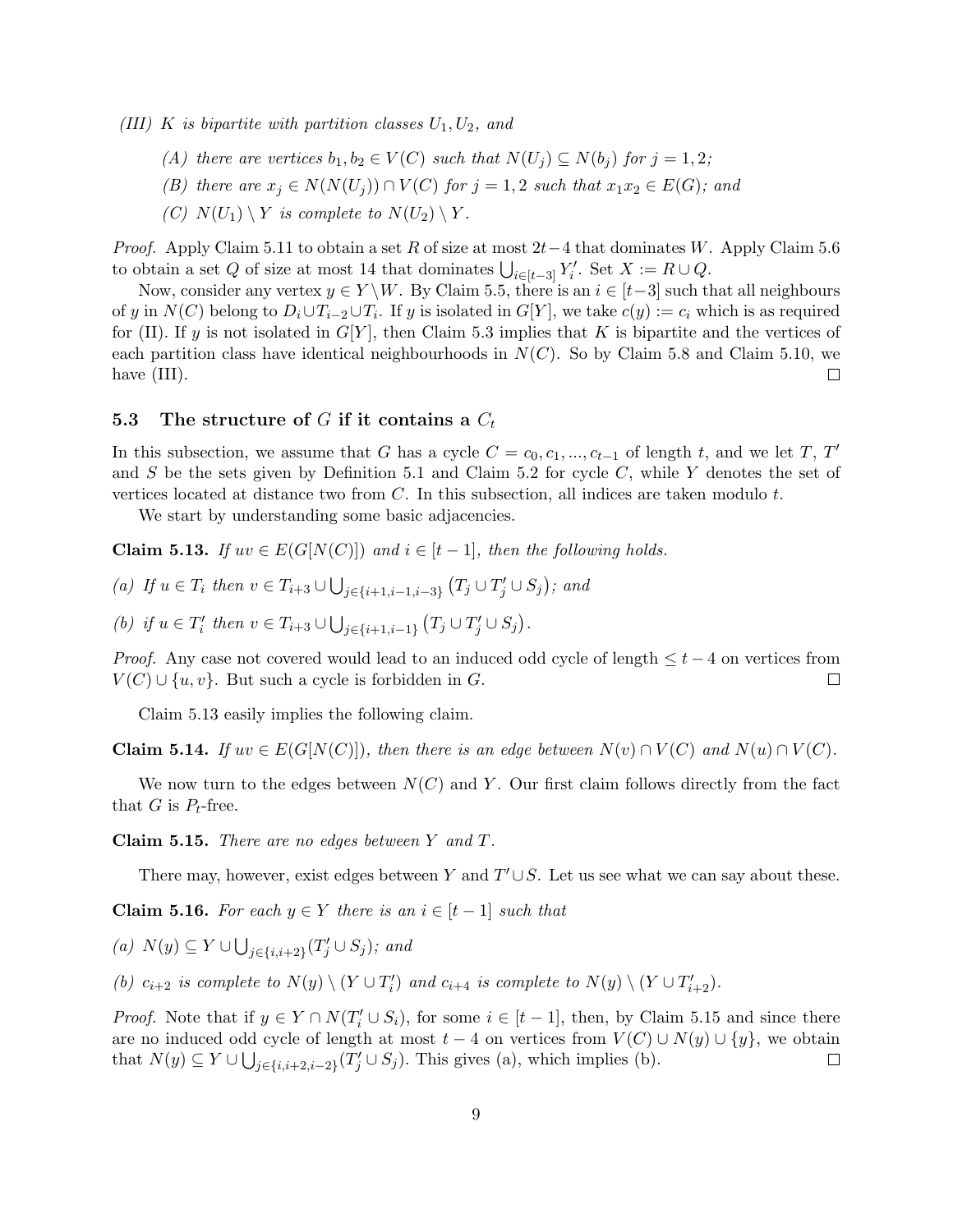**Claim 5.17.** Let  $y \in Y$  and let i be as in Claim 5.16. If  $T'_i \neq \emptyset \neq T'_{i+2}$  and  $y \in N(T'_i) \cup N(T'_{i+2}),$ then y is complete to  $T'_i \cup T'_{i+2}$ .

*Proof.* Assume  $y \in N(T_i')$  (the other case is symmetric). Let  $t_1 \in N(y) \cap T_i'$  and let  $t_2 \in T_{i+2}'$ . Consider the path  $y, t_1, c_{i+4}, c_{i+3}, c_{i+2}, t_2, c_{i+6}, c_{i+7}, ..., c_{i-2}, c_{i-1}$ . This path has length t, so it cannot be induced. Note that the only one possible chord is  $yt_2$ . As the vertex  $t_2$  was chosen arbitrarily from  $T'_{i+2}$ , this means y is complete to  $T'_{i+2}$ .

Changing the roles of the sets  $T_i'$  and  $T_{i+2}'$  in the above argument we see that y is also complete to  $T_i'$ .  $\Box$ 

Claim 5.17 enables us to prove the following claim.

**Claim 5.18.** There is a set  $M \subseteq N(C)$  with  $|M| \leq 2t$  such that

- (i) if  $i \in [t-1]$  is such that  $T'_{i-2} \cup T'_{i+2} \neq \emptyset$ , then  $N(T'_{i}) \cap Y \subseteq N(M)$ ; and
- (*ii*)  $M \cap T'_i \neq \emptyset$  for all *i* with  $T'_i \neq \emptyset$ .

*Proof.* Choose for M one vertex from each of the non-empty sets  $T_i'$ , for  $i \in [t-1]$ . Then,  $|M| \leq 2t$ , and (ii) clearly holds. In order to see (i), note that by Claim 5.17 any neighbour of  $T_i'$  in Y is complete to  $T_i'$ , and thus sends an edge to  $x_i$ .  $\Box$ 

We now check edges in Y and their neighbours in  $N(C)$ .

**Claim 5.19.** For any  $i \in [t-1]$ , if  $yy' \in E(G[Y])$  and  $y \in N(T'_i \cup S_i)$ , then

$$
N(y') \setminus Y \subseteq \bigcup_{j \in \{i-3, i-1, i+1, i+3\}} (T'_j \cup S_j).
$$

*Proof.* Any case not covered would lead to an induced odd cycle on at most  $t - 4$  vertices from  $V(C) \cup N(y) \cup N(y') \cup \{y, y'\}.$  $\Box$ 

Now, we will identify a useful subset  $W \subseteq Y$ .

**Definition 5.20.** We define  $W \subseteq Y \cap N(T' \cup S)$  as the set of endvertices of all edges yz such that there is  $i \in [t-1]$  with  $y \in Y \cap N(T'_i \cup S_i)$  and  $z \in Y \cap \bigcup_{j \in \{i-3, i+3\}} N(T'_j \cup S_j)$ .

Note that by Claim 5.3, any component of  $G[Y]$  has either all or none of its vertices in W.

**Claim 5.21.** For any  $i \in [t-1]$ ,  $yy' \in E(G[Y])$  and  $y \in N(T'_i \cup S_i) \setminus W$  the following hold.

- (a) If  $N(y) \cap N(T'_{i+2}) \neq \emptyset$ , then  $N(y') \setminus Y \subseteq T'_{i+1} \cup S_{i+1}$ .
- (b) Each  $w \in N(N(y') \setminus Y) \setminus Y$  is adjacent to some neighbour of  $N(y)$  in  $V(C)$ .
- (c) There are consecutive vertices c, c', c'' on C such that  $N(y)\ Y \subseteq N(c)\cup N(c'')$  and  $N(y')\ Y \subseteq$  $N(c')$ .
- (d) If  $y, y' \notin \bigcup_{i \in [t-1]} (N(T'_i) \cap N(T'_{i+2}))$ , then there are consecutive vertices c, c' on C such that  $N(y) \setminus Y \subseteq N(c)$  and  $N(y') \setminus Y \subseteq N(c')$ .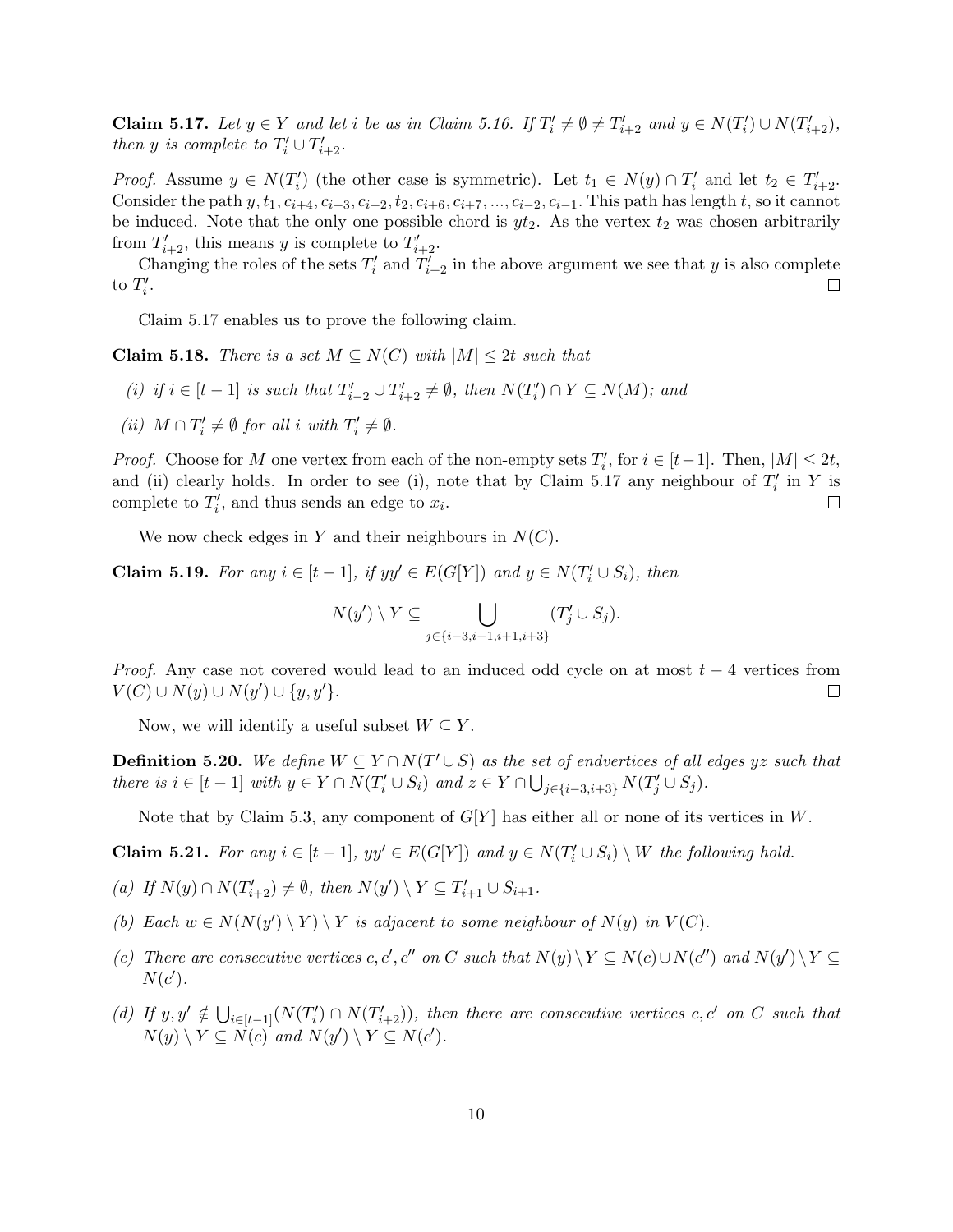*Proof.* Item (a) is straightforward from Claim 5.19. For  $w \in N(N(y') \setminus Y) \cap V(C)$ , item (b) follows from Claim 5.19 and the definition of W, and for  $w \in N(N(y') \setminus Y) \cap N(C)$ , item (b) follows from Claim 5.14. For (c) and (d), we use Claim 5.16.  $\Box$ 

We now show that  $W$  is dominated by a set of bounded size,  $B$ .

**Claim 5.22.** There is a set  $B \subseteq N(C)$  such that  $W \subseteq N(B)$  and  $|B| \leq t$ .

*Proof.* Let  $yz, y'z' \in E(G[W])$  belong to different components from Y, and assume  $i \in [t-1]$  is such that  $y, y' \in N(T'_i \cup S_i)$  and  $z, z' \in N(T'_{i+3} \cup S_{i+3})$ . We claim that at least one of the following holds.

$$
N_{T'_i \cup S_i}(y) \subseteq N_{T'_i \cup S_i}(y'), \text{ or } N_{T'_i \cup S_i}(y') \subseteq N_{T'_i \cup S_i}(y).
$$
\n
$$
(2)
$$

 $\text{Indeed, if (2) is false, then there are vertices } s_1 \in N_{T'_i \cup S_i}(y) \setminus N_{T'_i \cup S_i}(y'), s_2 \in N_{T'_i \cup S_i}(y') \setminus N_{T'_i \cup S_i}(y),$ and  $s_3 \in N_{T'_{i+3} \cup S_{i+3}}(z')$ . Consider the path  $y, s_1, c_{i+4}, s_2, y', z', s_3, c_{i+7}, c_{i+8}, c_{i+9}, ..., c_{i-1}$ . This path has length  $t$ , and is induced, a contradiction. This proves  $(2)$ .

Now, for each  $i \in [t-1]$  with  $T_i' \cup S_i \neq \emptyset$ , take an edge  $yz \in E(G[W])$ , with  $y \in Y \cap N(T_i' \cup S_i)$ and  $z \in Y \cap N(T'_{i+3} \cup S_{i+3})$ , and with the property that among all such choices,  $N_{T_i' \cup S_i}(y)$  is inclusion-minimal. Choose an arbitrary vertex  $x_i \in N_{T_i' \cup S_i}(y)$ . Then by  $(2), B := \{x_0, x_1, ..., x_{t-1}\}\$ is as desired. П

We now show an interesting fact about the neighbourhoods of components of  $G[Y]$ .

**Claim 5.23.** Let K be a bipartite component of  $G[Y \setminus W]$ , with partition classes  $U_1, U_2$ , and let  $w \in N(U_1) \cap N(C)$ . If there is no edge from w to  $N(U_2) \cap N(C)$ , then  $N(w) \cap Y \subseteq V(K)$ .

*Proof.* Otherwise, w has neighbours  $y \in U_1$ ,  $y'' \in Y \setminus V(K)$  and a non-neighbour  $t \in N(U_2) \cap N(C)$ , and there is a vertex  $y' \in N(y) \cap U_2$  such that  $y't \in E(G)$ . By Claim 5.19, if  $y \in N(T'_i \cup S_i)$ , then  $N(y')\setminus Y\subseteq T'_{i-1}\cup S_{i-1}\cup T'_{i+1}\cup S_{i+1}$ . Assume  $t\in T'_{i+1}\cup S_{i+1}$  (the other case is symmetric). Then  $y'', r, y, y', t, c_{i+5}, c_{i+6}, \ldots, c_{i-2}, c_{i-1}$  is an induced path of length t, a contradiction.  $\Box$ 

We are now ready for the final result of this subsection, which resumes all important properties we will need later on.

**Lemma 5.24.** There is a set  $X \subseteq N(C)$  with  $|X| \leq 3t$  such that for every component K of G[Y] at least one of the following holds:

- (I)  $V(K) \subseteq N(X);$
- (II) K is trivial and there is a vertex c on C such that  $N(K) \subseteq N(c)$ ; or
- (III) K is bipartite with partition classes  $U_1, U_2$ , and for each  $j = 1, 2$ , and each  $w \in N(U_i) \cap N(C)$ having no neighbours in  $N(U_{3-j}) \cap N(C)$ , we have
	- $(A) w \notin X$ ; and
	- (B) each  $z \in N(w) \setminus U_j$  is adjacent to some neighbour of  $N(U_{3-i})$  on C.

Moreover, there are consecutive  $c, c', c'' \in V(C)$  on C such that one of the following holds:

(C)  $N(U_1) \subseteq U_2 \cup N(c)$  and  $N(U_2) \subseteq U_1 \cup N(c')$ ; or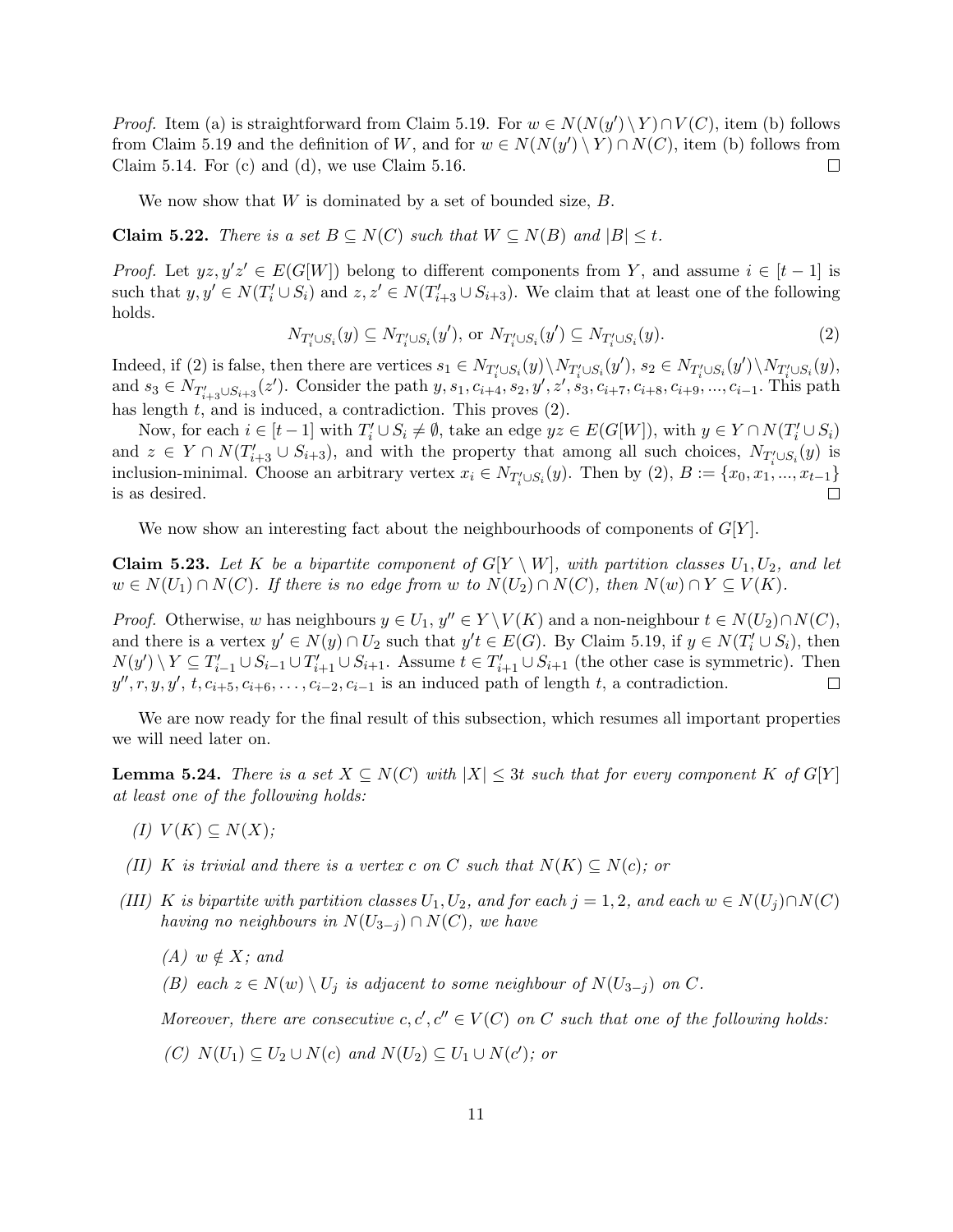(D) 
$$
N(U_1) \subseteq U_2 \cup N(c) \cup N(c'')
$$
 and  $N(U_2) \subseteq U_1 \cup N(c')$ , and furthermore,  
 $N(U_1) \cap X \cap N(c) \neq \emptyset \neq N(U_1) \cap X \cap N(c'')$ .

*Proof.* We let  $X' := M \cup B$ , where M is the set from Claim 5.18 and B is the set from Claim 5.22. Now, for each  $x \in X'$  we check whether there is a bipartite component K of  $G[Y]$ , with partition classes  $U_1, U_2$ , such that  $N(x) \cap Y \subseteq U_j$ , for some  $j \in \{1, 2\}$ . For any such x and K, we check whether  $U_{3-j}$  has a neighbour in X'. If this is not the case, we choose an arbitrary vertex from  $N(U_{3-j}) \setminus Y$ . Add all these vertices to X', which gives us the set X. Note that for all  $x \in X$  and any bipartite component  $K$  of  $G[Y]$ ,

if 
$$
N(x) \cap Y \subseteq V(K)
$$
 then  $V(K) \subseteq N(X)$ . (3)

Indeed, to see this note that if one of the newly added vertices fits the role of  $x$  in the condition of  $(3)$ , then the corresponding component K has been used for defining X (coming from the other side). Furthermore, the size of  $X$  is bounded as desired, and by Claim 5.18 (i) and Claim 5.22,

$$
N(X) \supseteq W \cup \big(Y \cap \bigcup_{i \in [t-1]} N(T'_i) \cap N(T'_{i+2})\big). \tag{4}
$$

Now, consider a trivial component  $K = \{y\}$  of  $G[Y]$ . By (4), if there is an  $i \in [t-1]$  such that  $y \in N(T'_{i}) \cap N(T'_{i+2}),$  then  $y \in N(X)$  and hence (I) holds for K. Otherwise, by Claim 5.16 (a) and (b), we know that  $(II)$  holds for  $K$ .

Let us now turn to the non-trivial components of  $G[Y]$ . By Claim 5.3, any such component K is bipartite with partition classes  $U_1, U_2$ , and the vertices from each  $U_i$  have identical neighbourhoods in  $N(C)$ . In particular, K either is contained in  $G[W]$  or does not meet W at all. For the former type of components K, (I) holds because of (4), so let us assume that  $V(K) \cap W = \emptyset$ . Then by Claim 5.23, by Claim 5.21 (b), and by  $(3)$ ,  $(A)$  and  $(B)$  hold.

If there are no  $j \in \{1,2\}$  and  $i \in [t-1]$  such that  $U_j \subseteq N(T'_i) \cap N(T'_{i+2})$ , then by Claim 5.21 (d), we have (C). So assume there are j, i such that  $U_j \subseteq N(T'_i) \cap N(T'_{i+2})$ . Then by Claim 5.21 (c) there are three vertices  $c, c', c''$  as desired, and by Claim 5.17 and since M meets each non-empty  $T_i'$ (this is guaranteed by Claim 5.18 (ii)), it follows that  $(D)$  holds for K.  $\Box$ 

#### 5.4 The proof of Lemma 4.1 for  $G \in \mathcal{G}^*$

This section is devoted to the proof of Lemma 4.1 for all  $G \in \mathcal{G}^*$ . We will use Lemmas 5.12 and 5.24.

**Case 1:** G is  $C_t$ -free.

In this case, G has an induced cycle C of length  $t-2$ . We apply Lemma 5.12 to obtain a set X. We let  $\mathcal L$  be the set of all feasible palettes obtained by first precolouring  $V(C) \cup X$  (in all possible ways) and then updating. Now, given a palette  $L \in \mathcal{L}$ , let  $V_3 = V_3(G, L)$  be as in the lemma, that is,  $V_3 = \{v \in V(G) : |L(v)| = 3\}$ . Then since  $V(C)$  is coloured,  $V_3 \subseteq Y$ .

Let K' be a component of  $G[V_3]$ . Then K' must be a subgraph of a component K of  $G[Y]$ , as in Lemma 5.12 (II) or (III). If K is as in (II), then  $K' = K = \{y\}$  for some  $y \in Y$ , and there is a vertex  $c \in V(C)$  dominating y. Thus, the colour of c is missing on the list of each neighbour of y, implying that  $y$  is a reducible vertex, which is as desired.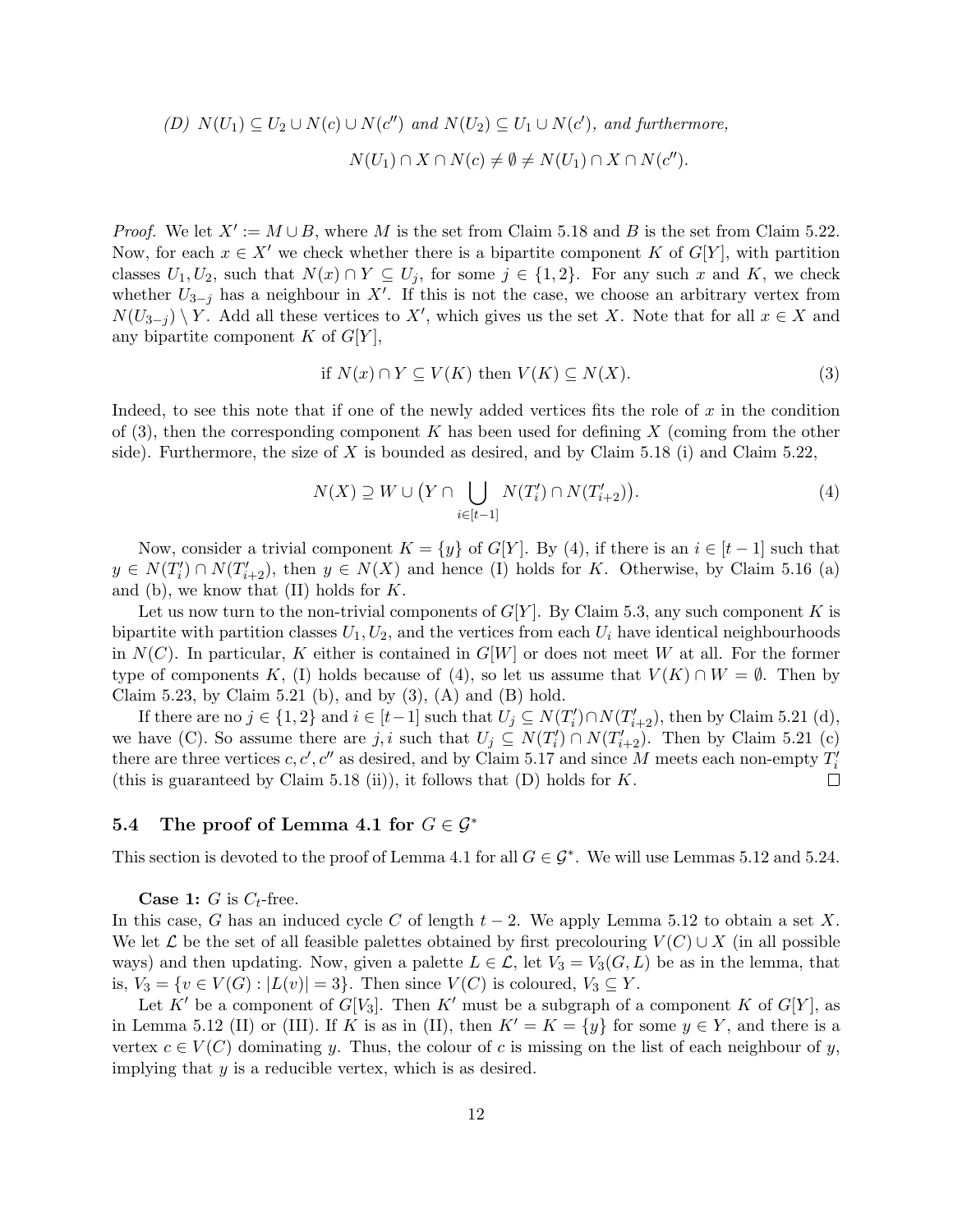So assume K is as in (III) of Lemma 5.12, with bipartition classes  $U_1$ ,  $U_2$ . If K' is nontrivial, then, since L is updated, we know that each vertex in  $N(K') \cap N(C)$  has a list of size 2. More precisely, by  $(III)(A)$ , for  $j = 1, 2$ , there is a colour  $\alpha_j$  missing on the lists of each vertex  $v \in N(U_i) \cap N(C)$ , and all neighbours of v on C must have colour  $\alpha_i$ . By property (III)(B), it is clear that  $\alpha_1 \neq \alpha_2$ . Therefore K' is reducible, which is as desired.

It remains to treat the case that K is as in Lemma 5.12 (III) and  $K' = \{y\}$  is trivial. Assume  $y \in U_1$  (the other case is symmetric). Then, since L is updated, and  $|L(y)| = 3$ , the vertices in  $U_2$  have lists of size 2, and there must be a vertex  $z \in N(U_2) \cap N(C)$  having list size 1. Say z is coloured  $\alpha_0$ . By (III)(C), vertex z is complete to  $N(y) \cap N(C)$ , meaning that  $\alpha_0$  is missing on the lists of all neighbours of y. So y is reducible, as desired.

**Case 2:** G has an induced cycle C of length  $C_t$ .

We apply Lemma 5.24. Let  $\mathcal L$  be the set of all feasible palettes obtained by precolouring  $V(C) \cup X$ in all possible ways and then updating. Given a palette  $L \in \mathcal{L}$ , we consider  $V_3 = \{v \in V(G) :$  $|L(v)| = 3$ . Since  $V(C)$  is coloured,  $V_3 \subseteq Y$ . Consider any component K' of G[V<sub>3</sub>]. Then K' must be a subgraph of a component K of  $G[Y]$  as in (II) or (III) of Lemma 5.24. If K is as in (II), then there is a vertex c on C such that  $N(K) \subseteq N(c)$ . So, since L is an updated palette, the colour of c is missing in the list of every neighbour of  $K$ . Hence  $K$  is reducible, which is as desired.

So we can assume K is as in (III), with partition classes  $U_1, U_2$ . Observe that vertices from Y can only have lost colours from their list by updating. So, by Claim 5.3, if  $K'$  is non trivial, then  $K = K'$ . Moreover, if  $K' = \{y\}$  is trivial, then  $y \in U_j$  for some  $j \in \{1, 2\}$ , and all vertices in  $U_{3-j}$ have list size 2 (they cannot have list size 1, since  $|L(y)| = 3$ ).

If K satifies  $(III)(C)$ , we consider the vertices c, c'. Being adjacent, they must have been assigned distinct colours  $\alpha_1, \alpha_2$ . Since the palette L is updated,  $\alpha_1$  is missing in the lists of all neighbours of  $U_1$  in  $N(C)$ , and  $\alpha_2$  is missing in the lists of all neighbours of  $U_2$  in  $N(C)$ . Therefore, if K' is non-trivial, then, since the list of each vertex in  $K' = K$  contains all three colours,  $K'$  is reducible, which is as desired.

So, we can assume  $K' = \{y\}$  is trivial. Assume  $y \in U_1$  (the other case is symmetric). Note that

every neighbour of 
$$
N(U_1)
$$
 on C is coloured  $\alpha_1$ . (5)

Let  $\alpha_0$  be the colour missing in the lists of the vertices from  $U_2$ . If  $\alpha_0 = \alpha_1$ , then y is reducible, which is as desired. We claim that this is the case. So assume otherwise, that is, assume  $\alpha_0 \neq \alpha_1$ . There must be a vertex w in  $N(U_2) \cap N(C)$  coloured  $\alpha_0$ . Note that w is not adjacent to any vertex  $v \in N(y) \cap N(C)$ , since v then would miss two colours on its list, which is impossible (as  $|L(y)| = 3$ ). Now, (III)(A) implies that  $w \notin X$ , and therefore, w has a neighbour z that is coloured  $\alpha_1$  (as there is no other possible reason for w to be coloured  $\alpha_0$ ). But then, by (III)(B), and by (5), z is adjacent to a vertex coloured  $\alpha_1$ . Since L is feasible and updated, we arrive at a contradiction.

If K satisfies (III)(D), we consider the vertices  $c, c', c''$ . Belonging to  $V(C)$ , they must have been coloured in L, say they were assigned colours  $\alpha_1, \alpha_2, \alpha_3$ . Because of the adjacencies of c, c', c'', we have  $\alpha_1 \neq \alpha_2 \neq \alpha_3$ . If  $\alpha_1 = \alpha_3$ , then we can argue exactly as in the previous case that K' is a bipartite reducible subgraph of G, or that  $K' = G[y]$  is trivial and y reducible, which is as desired. So, we assume  $\alpha_1 \neq \alpha_3$ .

Let  $x_1 \in N(U_1) \cap X \cap N(c)$ , and let  $x_2 \in N(U_1) \cap X \cap N(c'')$ . If  $x_1$  and  $x_2$  have been assigned different colours, then the vertices in  $U_1$  have list size 1, and therefore the vertices in  $U_2$  have list size at most 2, a contradiction. So we can assume  $x_1$  and  $x_2$  have been assigned the same colour. Since colour  $\alpha_1$  is missing in the list of  $x_1$ , colour  $\alpha_3$  is missing in the list of  $x_2$ , and L is feasible,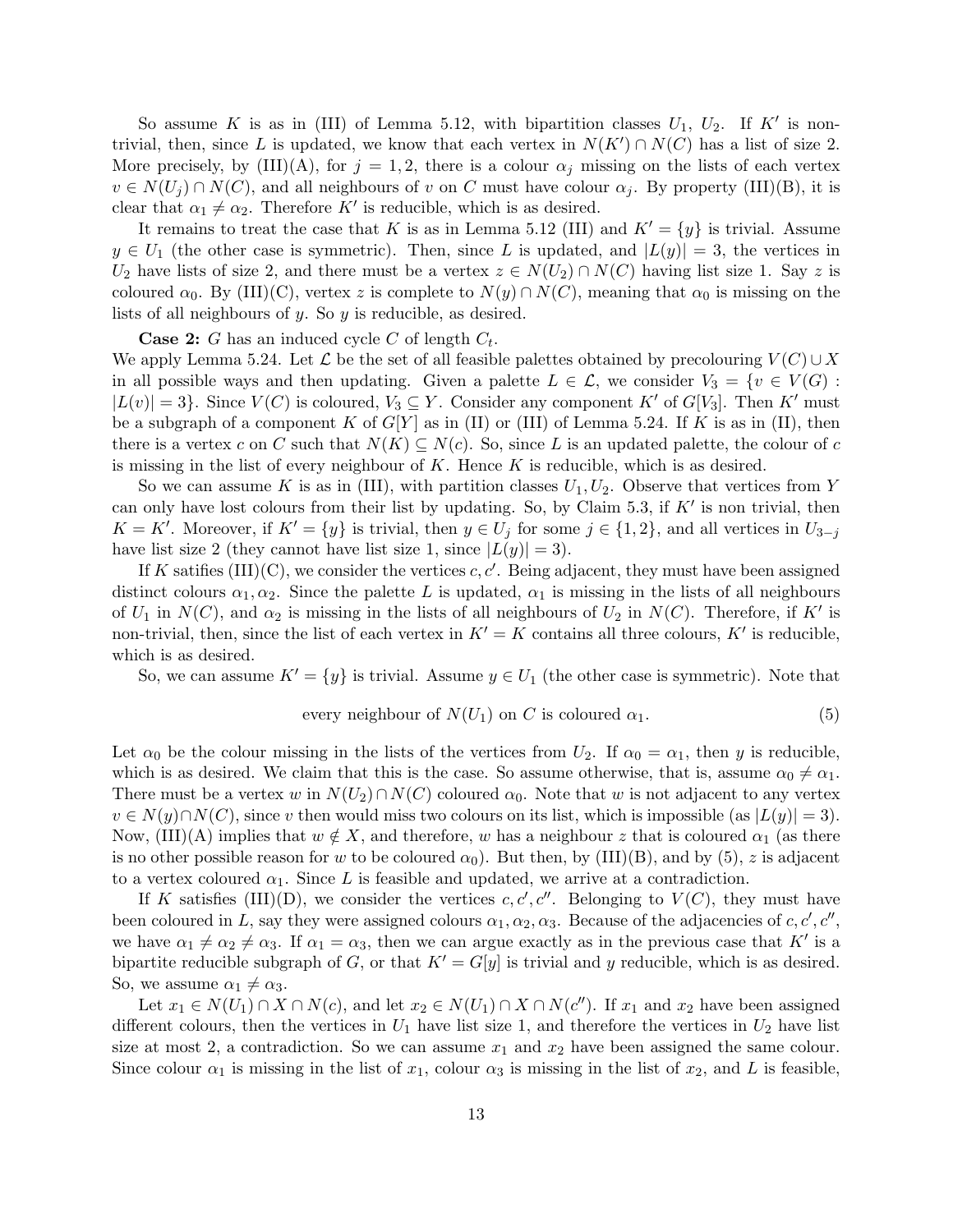that colour has to be  $\alpha_2$ . This means  $\alpha_2$  is missing in the list of all vertices in  $U_1$ . Thus  $K' = \{y\}$ has to be trivial, with  $y \in U_2$ . Furthermore, y is reducible (for colour  $\alpha_2$ ), which is as desired.

## 6 Adjustments of the proof of Lemma 4.1 for  $G \notin \mathcal{G}^*$

In this section, we modify the proof of the previous section to a proof of Lemma 4.1 for all G.

#### 6.1 The strategy

No modifications have to be made if  $G$  has an induced  $C_t$ , so we only need to focus on the case treated in Subsection 5.2. Because of the argument there, we can now assume that  $t > 9$ . We let  $C = c_0, c_1, ..., c_{t-3}, c_0$  be an induced cycle in G, and let  $D_i$ ,  $T_i$  and Y be the sets from Claim 5.1 for C. As noted in Subsection 5.2, the only use of the fact that the graph G was supposed to be  $C_8$ -free if  $t > 9$  was in the proof of Claim 5.5. It is easy to see that in order to apply to arbitrary  $G$ , Claim 5.5 has to be rewritten as follows.

**Claim 6.1.** For each  $y \in Y$  there is an  $i \in [t-3]$  such that either

(a)  $N(y) \setminus Y \subseteq D_i \cup T_i \cup T_{i+2}$  for some  $j \in \{i-2, i, i+2, i+4\}$ ; or

(b)  $N(y) \subset D_i \cup T_i \cup T_{i+2} \cup D_{i+4}$  and  $N(y) \cap D_i \neq \emptyset \neq N(y) \cap D_{i+4}$ .

This leads to the following modification in the statement of Lemma 5.12. Property (II) has to be replaced with the following property, where we let  $Y^*$  denote the set of all vertices of Y that are as in Claim 6.1(b) for some  $i \in [t-3]$ .

(II')  $K = \{y\}$  is trivial and one of the following holds:

- (a) there is a vertex  $c \in V(C)$  such that  $N(K) \subseteq N(c)$ ; or
- (b)  $y \in Y^*$ .

In order to deal with the vertices in  $Y^*$ , we will colour them, their neighbours, and some of their second neighbours, by assigning colours synchronously to whole sets, in a similar way as we colour bipartite reducible components. For this, consider  $(G, L)$ , and an updated feasible subpalette  $L'$ of L. If there is  $S \subseteq V(G)$  such that  $|L'(v)| = 1$  for each  $v \in S$  and  $L(v) = L'(v)$  for each  $v \in V(G) \setminus S$ , then we say L' is a nice reduction of L. It easy to see that the following lemma holds.

**Lemma 6.2.** Given two palettes L and L' of a graph G such that L' is a nice reduction of L, we have that  $(G, L)$  is 3-colourable if and only if  $(G, L')$  is 3-colourable.

#### 6.2 Preliminaries for generating the set of palettes  $\mathcal{L}$

We first need a little more structural analysis. We start with possible edges inside  $N(C)$ .

**Claim 6.3.** Let  $uv \in E(G[N(C)])$  and let  $i \in [t-3]$  such that  $u \in D_i$ . Then

$$
v \in D_{i+3} \cup \bigcup_{j \in \{i-3, i-1, i+1\}} \{D_j \cup T_j\}.
$$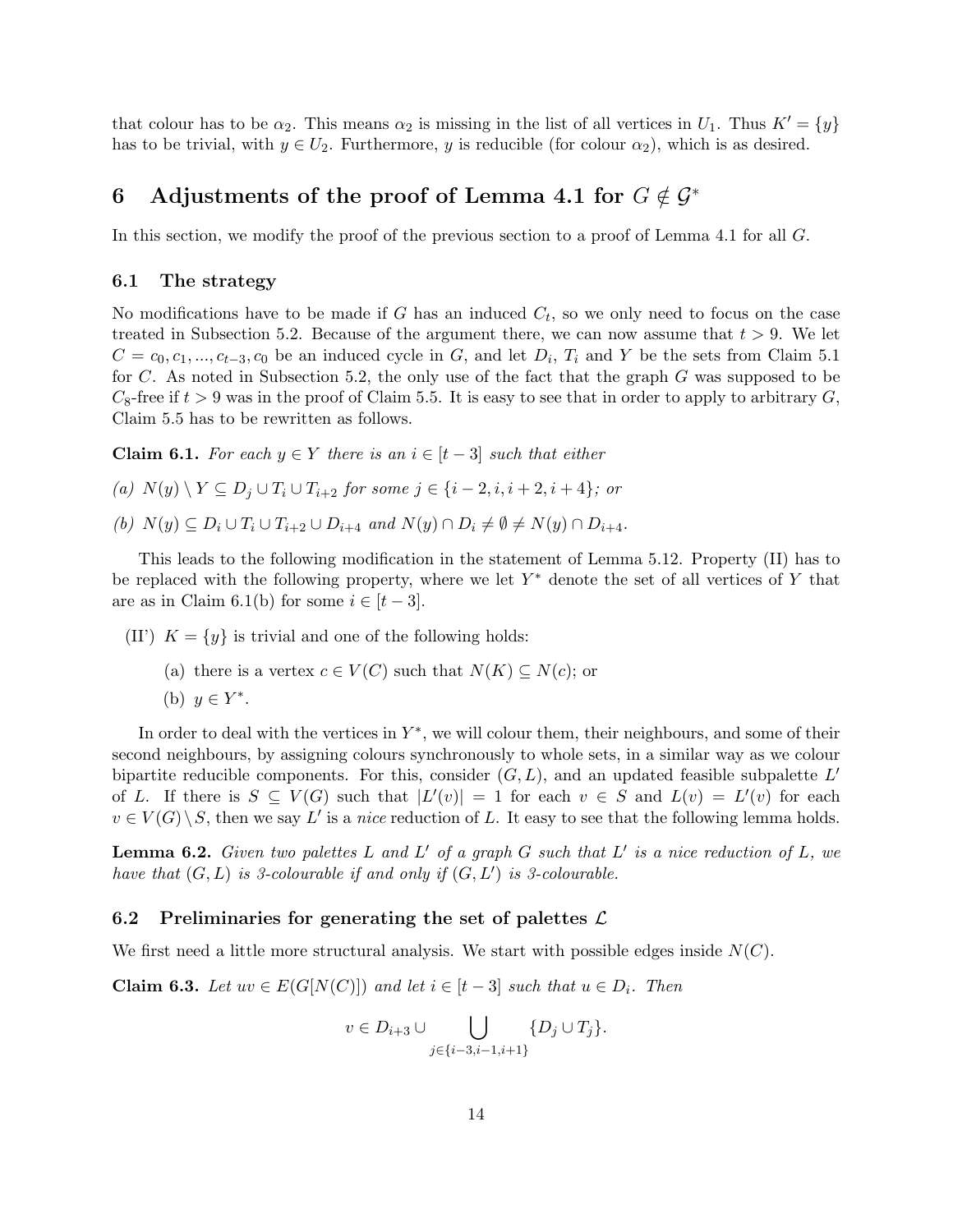*Proof.* Vertex v being in any other set would lead to an induced odd cycle of length  $\leq t - 4$  on vertices from  $V(C) \cup \{u, v\}$ . But such a cycle is forbidden in G.  $\Box$ 

We now explore the first and second neighbourhoods of vertices from  $Y^*$ . For each  $i \in [t-3]$ , let  $Y_i^* \subseteq Y^*$  denote the set of all vertices from Y that are adjacent to both  $D_i$  and  $D_{i+4}$ .

Claim 6.4. Let  $i \in [t-3]$ , and let  $y \in Y_i^*$ . Then, setting  $D_i^* := N(y) \cap D_i$  and  $D_{i+4}^* := N(y) \cap D_{i+4}$ ,

(a) 
$$
D_{i-2} = D_{i+2} = D_{i+6} = \emptyset;
$$

(b)  $N(D_i^*)$  ⊆  $V(C)$  ∪  $D_{i+3}$  ∪  $T_{i-1}$  ∪  $T_{i+1}$  ∪  $Y$ ; and

(c)  $N(D_{i+4}^*) \subseteq V(C) \cup D_{i+1} \cup T_{i+1} \cup T_{i+3} \cup Y$ .

Moreover, letting  $D_j^+$ , for  $j \in \{i, i+1, i+3, i+4\}$ , denote the set of all vertices from  $D_j$  belonging to components of  $G_i^+ := G[D_i \cup D_{i+1} \cup D_{i+3} \cup D_{i+4}]$  that contain a vertex from  $D_i^* \cup D_{i+4}^*$ , we have

$$
(d)\ \, N(D^+_{i+1})\setminus (D^+_i\cup D^+_{i+4})\subseteq V(C)\cup T_{i-2}\cup T_i\cup T_{i+2}\cup Y;
$$

(e) 
$$
N(D_{i+3}^+) \setminus (D_i^+ \cup D_{i+4}^+) \subseteq V(C) \cup T_i \cup T_{i+2} \cup T_{i+4} \cup Y
$$
; and

$$
(f)~~N(D_i^+\cup D_{i+4}^+)\setminus (D_{i+1}^+\cup D_{i+3}^+)\subseteq V(C)\cup T_{i-1}\cup T_{i+1}\cup T_{i+3}\cup (Y\cap N(D_i^*\cup D_{i+4}^*)).
$$

*Proof.* By Claim 6.1, we know that y only has neighbours in  $D_i^* \cup T_i \cup T_{i+2} \cup D_{i+4}^*$ . This fact will be implicitly used below for seeing that some of the paths we present are induced.

In order to see (a), note that any vertex  $d_{i-2} \in D_{i-2}$  would lead to the induced path  $y, d_i^*, c_i, c_{i+1},$  $c_{i+2},...,c_{i-2},d_{i-2}$ , where  $d_i^* \in D_i^*$ . This path has length t, which is impossible. Using symmetric arguments, we see that  $D_{i+2}$  and  $D_{i+6}$  are empty, too. This proves (a).

Furthermore, note that

there are no edges between 
$$
D_i^*
$$
 and  $D_{i-1} \cup D_{i+1}$ . (6)

Indeed, any such edge, say  $d_i^* d_{i+1}$ , with  $d_i^* \in D_i^*$  and  $d_{i+1} \in D_{i+1}$ , gives rise to the path  $c_{i-1}, c_{i-2}, ...,$  $c_{i+2}, c_{i+1}, d_{i+1}, d_i^*, y$ . This path is induced and has length t, which is forbidden. In the same way, we can show that

there are no edges between 
$$
D_{i+4}^*
$$
 and  $D_{i+3} \cup D_{i+5}$ . (7)

Next, in order to see (b), consider an edge from  $d_i^* \in D_i^*$  to  $x \in N(C) \setminus (D_{i+3} \cup T_{i-1} \cup T_{i+1})$ . By Claim 6.3 and because of (6), we have  $x \in D_{i-3} \cup T_{i-3}$  and  $x d_{i+4} \notin E(G)$ . So the cycle  $x, d_i^*, y, d_{i+4}, c_{i+4}, c_{i+5}, ..., c_{i-3}, x$  is induced and of length  $t-4$ . This proves (b), and a symmetric argument shows (c). Also, observe that (d) and (e) follow directly from Claim 6.3 and from (a).

So it only remains to prove (f). For this, consider a possible edge from a vertex  $d_i^+ \in D_i^+ \cup D_{i+4}^+$ to a vertex  $x \notin V(C) \cup D_{i+1}^+ \cup D_{i+3}^+ \cup T_{i-1} \cup T_{i+1} \cup T_{i+3} \cup (Y \cap N(D_i^* \cup D_{i+4}^*)).$  Take a shortest path  $P = d_i^+, w_1, w_2, ..., w_m$  from  $d_i^+$  to  $D_i^* \cup D_{i+4}^*$  in  $G_i^+$ . We may assume that the only neighbour of x in  $V(P) \cap (D_i^+ \cup D_{i+4}^+)$  is  $d_i^+$  (after possibly replacing the vertex playing the role of  $d_i^+$ ). So, by Claim 6.3, and by Claim 6.1, and since we assume that  $t > 9$ ,

$$
x \text{ has no neighbours in } V(P) \setminus \{d_i^+\},\tag{8}
$$

Also, observe that because of (b) and (c), we know that  $x \notin N(D_i^* \cup D_{i+4}^*)$ , and thus,  $d_i^+ \notin D_i^* \cup D_{i+4}^*$ . So,  $w_1 \in D_{i+1}^+ \cup D_{i+3}^+$  and  $m \ge 2$ .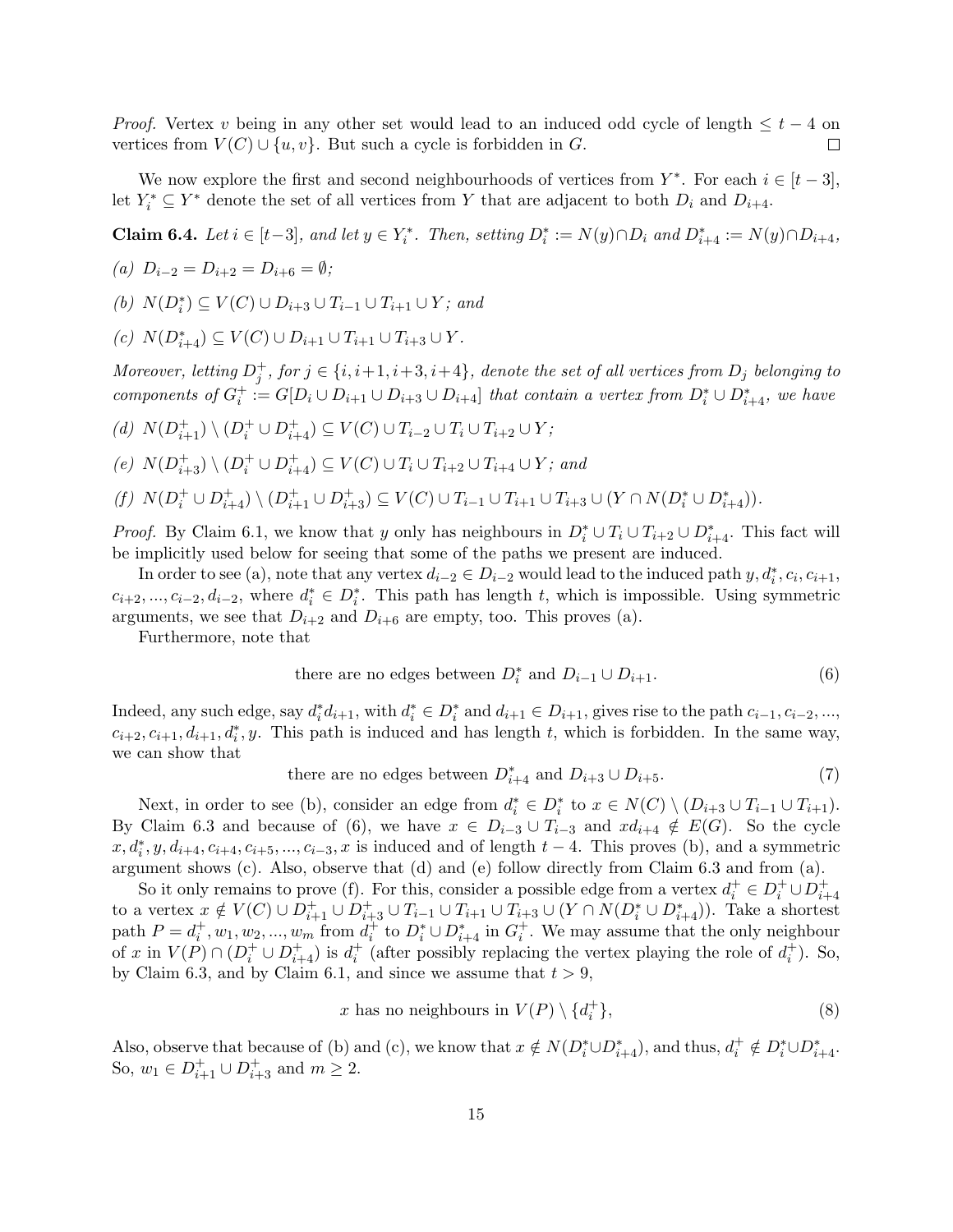Because of symmetry, we may assume that  $d_i^+ \in D_i^+$ . By Claim 6.3,

$$
x\in D_{i-3}\cup T_{i-3}\cup D_{i-1}\cup Y\setminus N(D^*_i\cup D^*_{i+4}).
$$

First we treat the case  $x \in D_{i-3} \cup T_{i-3}$ . If  $w_1 \in D_{i+3}^+$ , then the induced cycle  $x, d_i^+, w_1, c_{i+3}$ ,  $c_{i+4},...,c_{i-3},x$  has length  $t-4$ , which is forbidden. So  $w_1 \in D_{i+1}^+$ . If  $w_2 \in D_{i+4}$ , we obtain the forbidden induced cycle  $x, d_i^+, w_1, w_2, c_{i+4}, ..., c_{i-3}, x$  of length  $t-4$ . So we can assume  $w_2 \notin D_{i+4}$ , and hence,  $w_2 \in D_i$ . In particular, by (6),  $w_2 \in D_i^+ \setminus D_i^*$ , and so, by the choice of P,  $w_1$  is not adjacent to  $D_i^* \cup D_{i+4}^*$ . Consider the path  $c_{i+2}, c_{i+1}, w_1, d_i^+, x, c_{i-3}, c_{i-4}, ..., c_{i+4}, d_{i+4}^*, y, d_i^*$ , where  $d_j^* \in N(y) \cap D_j^*$  for  $j = i, i + 4$ . This path has length t, and it is induced, as we already saw that the edges  $d_{i+4}^*w_1$ ,  $d_i^*w_1$  are not present, and by (b) and (c), the edges  $d_i^*x$ ,  $d_{i+4}^*x$  are not present. We arrived at a contradiction. This proves that  $x \notin D_{i-3} \cup T_{i-3}$ .

Now, let us consider the possibility that  $x \in D_{i-1}$ . First assume  $w_m \in D_i^*$ . Then by (6), vertex  $w_{m-1}$  lies in  $D_{i+3}^+$  and no vertex in  $\{w_1, ..., w_m\}$  is adjacent to  $D_{i+4}^*$ . Then, by the choice of P, and by (8), we know that  $x, d_i^+, w_1, w_2, ..., w_m, y, d_{i+4}^*, c_{i+4}, c_{i+5}, ..., c_{i-1}, x$  (where  $d_{i+4}^* \in D_{i+4}^*$ ) is an induced cycle of length at least t, a contradiction. So we can assume  $w_m \in D_{i+4}^*$ , which, by (7), implies that  $w_{m-1}$  lies in  $D_{i+1}^+$ . Because of the induced cycle  $x, d_i^+, w_1, w_2, ..., w_m, c_{i+4}, c_{i+5}, ..., c_{i-1}, x$ , which has length  $t - 4 + m$ , we are done unless  $m < 4$ . So assume that  $m < 4$ , and note that then  $m = 2$ , by Claim 6.3. Consider the cycle  $x, d_i^+, w_1, c_{i+1}, c_{i+2}, ..., c_{i-1}, x$ , which is induced and has length t, a contradiction. We conclude that  $x \notin D_{i-1}$ .

It remains to eliminate the case that  $x \in Y \setminus N(D_i^* \cup D_{i+4}^*)$ . In this case, consider the path  $x, d_i^+, w_1, w_2, ..., w_m, y, d_{i+4}^*, c_{i+4}, c_{i+5}, ..., c_{i-1}$  (where  $d_{i+4}^* \in D_{i+4}^*$ ) if  $w_m \in D_i^*$ , and the path  $x, d_i^+$ ,  $w_1, w_2, ..., w_m, c_{i+4}, c_{i+5}, ..., c_{i-1}$  if  $w_m \in D_{i+4}^*$  and  $m \ge 4$ . By (8), and as  $x \notin N(D_i^* \cup D_{i+4}^*)$ , both these paths are induced and have length at least  $t$ , which is forbidden. So we can assume that  $w_m \in D_{i+4}^*$  and  $m < 4$ , implying that  $m = 2$  and  $w_1 \in D_{i+1}^+$ . Consider the induced path  $x, d_i^+$ ,  $w_1, c_{i+1}, c_{i+2}, ..., c_{i-1}$  of length t, a contradiction. Hence  $x \notin Y \setminus N(D_i^* \cup D_{i+4}^*)$ , as desired.  $\Box$ 

**Claim 6.5.** Let  $y \in Y_i^*$ , and let  $D_i^*$ ,  $D_{i+4}^*$ ,  $D_{i+3}^+$  and  $D_{i+1}^+$  be as in Claim 6.4. Let  $y' \in Y$ .

(a) If 
$$
N(y') \cap D_{i+1}^+ \neq \emptyset
$$
, then either  $N(y') \setminus D_{i+1}^+ \subseteq T_{i-1} \cup T_{i+1}$  or  $N(y') \setminus D_{i+1}^+ \subseteq T_{i+1} \cup T_{i+3}$ .

(b) If 
$$
N(y') \cap D_{i+3}^+ \neq \emptyset
$$
, then either  $N(y') \setminus D_{i+3}^+ \subseteq T_{i-1} \cup T_{i+1}$  or  $N(y') \setminus D_{i+3}^+ \subseteq T_{i+1} \cup T_{i+3}$ .

*Proof.* We only prove (b), since (a) is symmetric. Let  $d_{i+3}^+ \in N(y') \cap D_{i+3}^+$ , and let  $P = d_{i+3}^+$ ,  $w_1$ ,  $w_2, ..., w_m$  be a shortest path from  $d_{i+3}^+$  to  $D_i^* \cup D_{i+4}^*$  in  $G_i^+$  (where  $G_i^+$  is as in Claim 6.4). Because of Claim 6.1, and since we assume  $t > 9$ , we may assume that y' has no neighbours in  $V(P) \setminus \{d_{i+3}^+\}$ (after possibly changing the vertex in  $D_{i+3}^+$  playing the role of  $d_{i+3}^+$ ). Also, note that the only neighbour of y in  $V(P)$  is  $w_m$ , and that

no vertex in 
$$
\{w_1, ..., w_{m-2}\}
$$
 is adjacent to  $D_i^* \cup D_{i+4}^*$ . (9)

We claim that for all  $\ell < m$ ,

$$
w_{\ell} \notin D_i^+ \cup D_{i+4}^+.
$$
\n<sup>(10)</sup>

Indeed, if this is not true, then let  $\ell < m$  be the smallest index such that  $w_{\ell} \in D_i^+ \cup D_{i+4}^+$ . Let  $d_j^* \in D_i$  $D_j^*$ , for  $j = i, i + 4$ . If  $w_\ell \in D_i^+$ , then consider the path  $y', d_{i+3}^+$ ,  $w_1, w_2, ..., w_\ell, c_i, c_{i-1}, ..., c_{i+5}, c_{i+4}$ ,  $d_{i+4}^*, y$ , which, by (9), is induced and has length at least t. If  $w_\ell \in D_{i+4}^+$ , then consider the path  $y', d_{i+3}^+, w_1, w_2, ..., w_{\ell}, c_{i+4}, c_{i+5}, ..., c_i, d_i^*, y$ , which has length t and by  $(9)$ , is induced. As such paths are forbidden, we proved (10).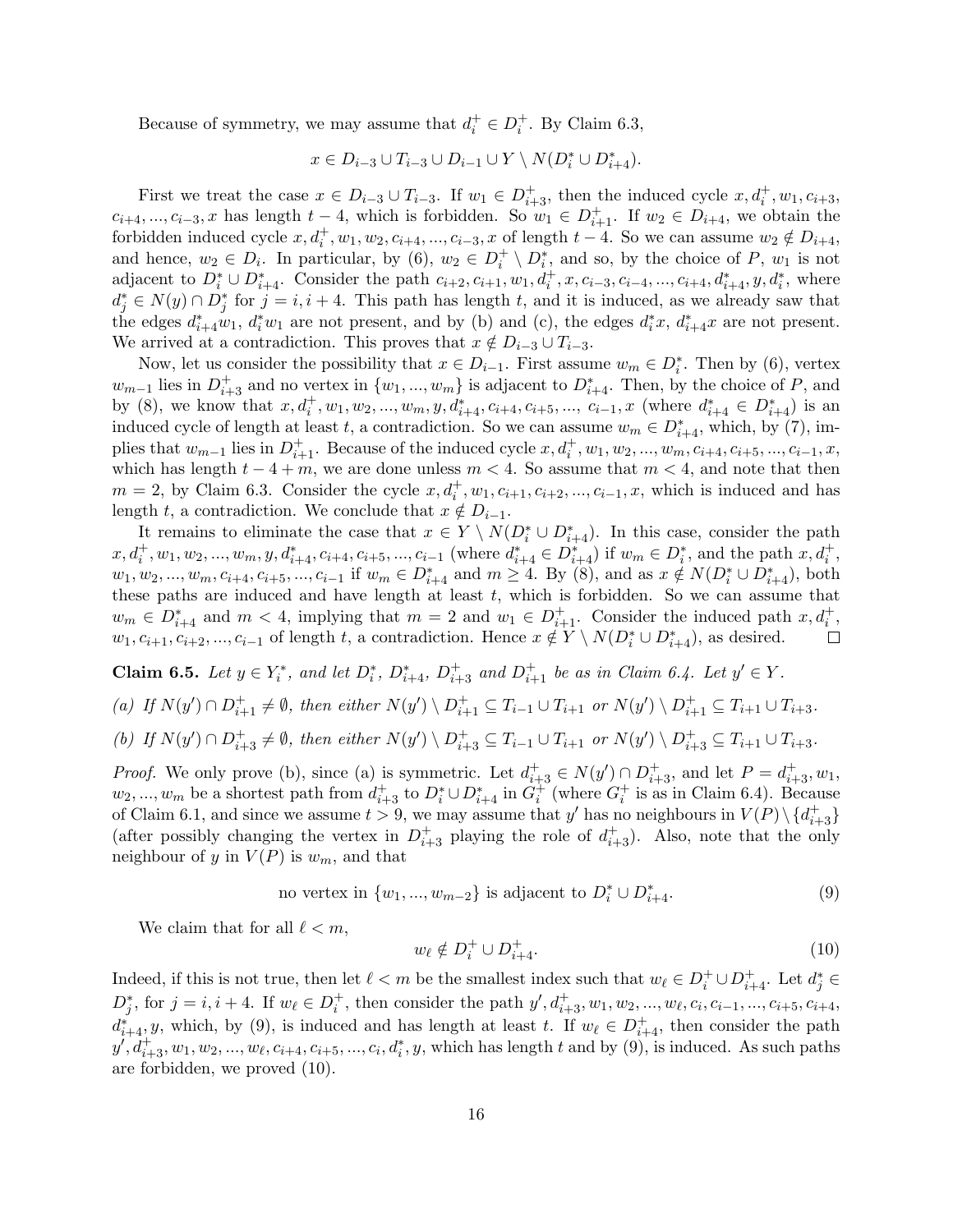Note that (10) together with Claim 6.3 implies that  $m = 1$  and

$$
w_1 \in D_i^*.
$$

We will now show that

$$
y' \text{ has no neighbours in } D_{i-1} \cup (D_{i+3} \setminus D_{i+3}^+). \tag{11}
$$

For contradiction, suppose y' has a neighbour  $x \in D_{i-1} \cup (D_{i+3} \setminus D_{i+3}^+)$ . Then  $x, y', d_{i+3}^+$ ,  $w_1, y, d_{i+4}^*$ ,  $c_{i+4}, c_{i+5}, ..., c_{i-1}$  is a path, where  $d_{i+4}^* \in D_{i+4}^*$ . This path has length t, and because of Claim 6.3 and Claim 6.4 (b), the only possible edge is  $xc_{i-1}$ , leading to an induced cycle of the same length, a contradiction. This proves (11).

Next, we show that

$$
y' \text{ has no neighbours in } T_{i+5} \cup D_{i+7}. \tag{12}
$$

In order to see (12), assume y' has a neighbour  $x \in T_{i+5} \cup D_{i+7}$ . Consider the cycle  $x, y', d_{i+3}^+$ ,  $w_1$ ,  $c_i, c_{i-1}, ..., c_{i+7}, x$ . By Claim 6.4(b), this cycle is induced, and furthermore, it has length  $t-4$ . This is a contradiction, which proves (12).

By  $(11)$  and  $(12)$ , and because of Claims 5.4 and 6.1, it only remains to show that  $y'$  cannot have neighbours in both  $T_{i-1}$  and  $T_{i+3}$ . Suppose otherwise, and let  $t_j \in N(y') \cap T_j$ , for  $j = i - 1, i + 3$ . Then  $c_{i-1}, t_{i-1}, y', t_{i+3}, c_{i+3}, c_{i+4}, ..., c_{i-1}$  is an induced cycle of length  $t-4$ , a contradiction.  $\Box$ 

**Claim 6.6.** Let  $y \in Y_i^*$ ,  $y' \in Y \setminus Y_i^*$  such that y' has a neighbour in  $D^* := N(y) \cap (D_i \cup D_{i+4})$ . Then

(a)  $N(y') \subseteq D_i \cup T_i \cup T_{i+2} \cup D_{i+4}$ ; and

(b) if  $d \in D \cap N(y') \setminus N(y)$ , then  $N(d) \subseteq N(D^*)$ .

*Proof.* Because of symmetry, we can assume that  $y' \in N(D_i)$ . Let  $d_i \in N(y) \cap N(y') \cap D_i$  and let  $d_{i+4} \in N(y) \cap D_{i+4}$ . Note that by Claim 6.4 (b), y has no neighbours in  $D_{i-4} \cup T_{i-4} \cup T_{i-2}$ . Also, note that by Claim 5.4, y' has no neighbours in Y, and as  $y' \notin Y_i^*$ , we know that  $y'd_{i+4} \notin E(G)$ .

We first show (a). If y' has a neighbour  $t_{i-4} \in D_{i-4} \cup T_{i-4}$ , then  $t_{i-4}, y', d_i, y, d_{i+4}, c_{i+4}, c_{i+5}, ...,$  $c_{i-4}, t_{i-4}$  is an induced cycle of length  $t-4$ , a contradiction. If y' has a neighbour  $t_{i-2} \in T_{i-2}$ , then  $c_{i+6}, c_{i+7}, ..., c_{i-2}, t_{i-2}, y', d_i, y, d_{i+4}, c_{i+4}, c_{i+3}, c_{i+2}, c_{i+1}$  is an induced path of length t, a contradiction. So by Claim 6.1, item (a) follows.

Let us now show (b). For this, let  $d \in D \cap N(y') \setminus N(y)$  and note that as  $y' \in N(D_i)$  and  $y' \notin Y_i^*$  we have  $d \in D_i$ . Assume xd is an edge, with  $x \in V(G) \setminus N(D^*)$ . Consider the path  $x, d, y', d_i, y, d_{i+4}, c_{i+4}, c_{i+5}, \ldots, c_{i-1}$ , which has length t, and therefore cannot be induced. The only possible chords are of the form  $xc_j$ , for  $j = i + 5, i + 6, ..., i - 1$ . Morover, if the only chord is  $xc_{i-1}$ , we obtain an induced cycle of length t, which is forbidden. Therefore, and because of Claim 6.3, we know that  $x \in D_{i-3} \cup T_{i-3}$ . Then, consider the path  $c_{i+1}, c_{i+2}, c_{i+3}$ ,  $c_{i+4}, d_{i+4}, y, d_i, y', d, x, c_{i-3}, c_{i-4}, ..., c_{i+6}$ . This path is induced and has length t, a contradiction.

#### 6.3 The proof of Lemma 4.1 for all  $G$

Given a  $(P_t, \mathcal{C}_{\leq t-4}^{odd})$ -free graph G, we can assume G is  $C_t$ -free, and so, G has an induced cycle C of length  $t - \overline{2}$ . We find, as before, a set X as in Lemma 5.12, but we will not colour all of it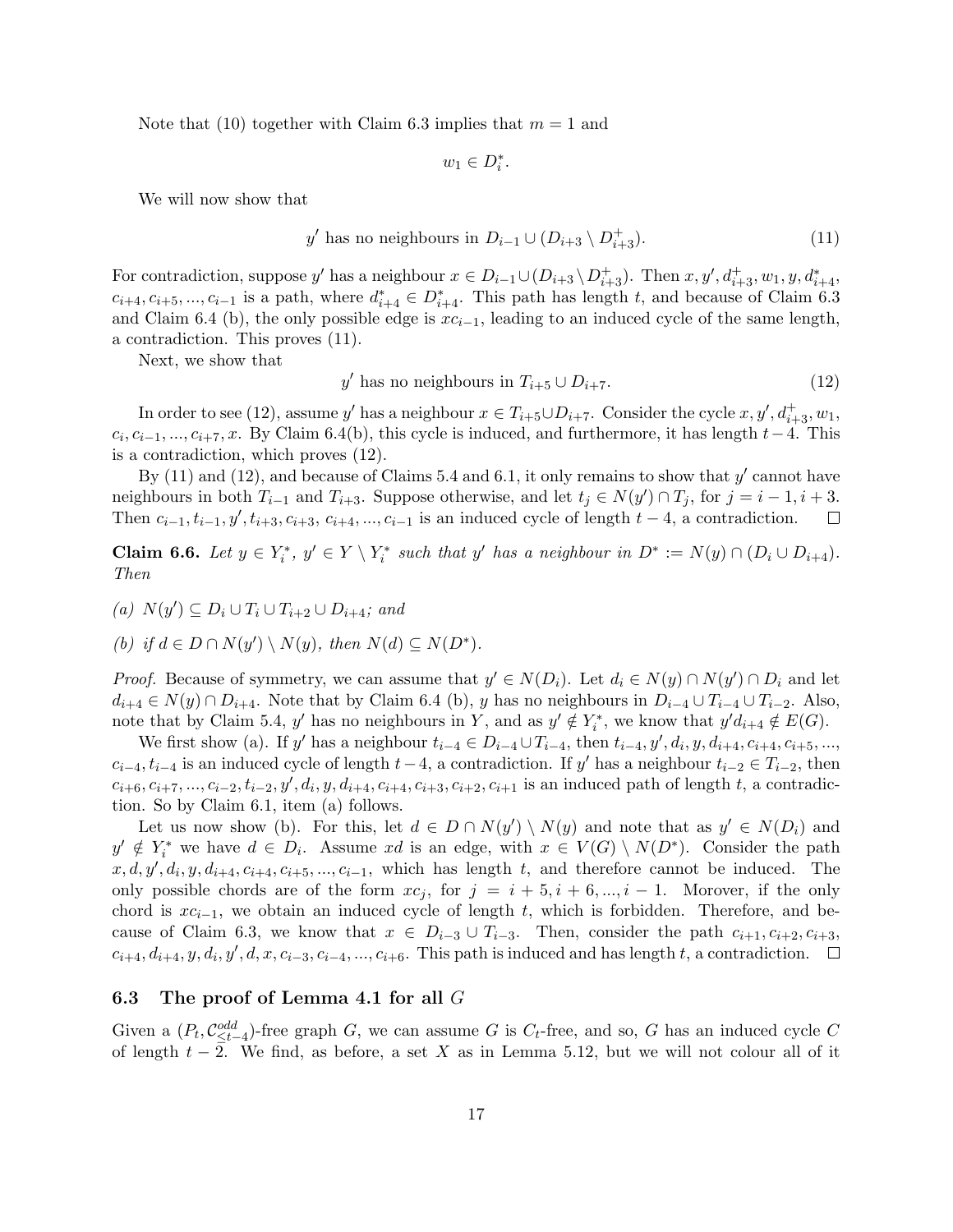yet. Instead, for every colouring of  $V(C)$ , we generate a palette. We take  $\mathcal{L}'$  as the set of all such palettes that are feasible. For each  $L' \in \mathcal{L}'$ , we proceed as follows.

For each  $i \in [t-3]$ , we consider the set  $Y_i^* \subseteq Y^*$ . Set

$$
D_j^{*(i)} := \bigcup_{y \in Y_i^*} (N(y) \cap D_j) \text{ for } j = i, i + 4.
$$

For  $j \in \{i, i+1, i+3, i+4\}$ , let  $D_i^{+(i)}$  $j_j^{(i)}$  denote the set of all vertices from  $D_j$  belonging to components of

$$
G_i^{+(i)} := G[D_i \cup D_{i+1} \cup D_{i+3} \cup D_{i+4}]
$$

that contain some vertex from  $D_i^{*(i)} \cup D_{i+4}^{*(i)}$ . Finally, we let  $Z^{*(i)}$  be the set of all  $y \in Y \setminus Y_i^*$  that are adjacent to  $V(G_i^{+(i)})$ <sup>+(i)</sup>). By Claim 6.4 (f), Claim 6.5 and Claim 6.6, we know that  $Z^{*(i)}$  partitions into three sets  $Z_1^{*(i)}$  $Z_1^{*(i)}$ ,  $Z_2^{*(i)}$  $z_2^{*(i)}$  and  $Z_3^{*(i)}$  $j_3^{*(i)}$ , such that for  $j = 1, 2, 3$ ,

$$
N(Z_j^{*(i)}) \setminus D \subseteq T_{i+j-2} \cup T_{i+j}.\tag{13}
$$

Moreover,

$$
N(Z_j^{*(i)}) \cap D \subseteq D_{i+1}^{+(i)} \cup D_{i+3}^{+(i)} \text{ for } j = 1, 3,
$$
\n(14)

and  $N(Z_2^{*(i)})$  $2^{*(i)}$   $\cap$   $D \subseteq D_i \cup D_{i+4}$ . Further, for  $j = i, i+4$ , setting

$$
D_j^{++(i)} := N(Z_2^{*(i)}) \cap (D_j \setminus D_j^{+(i)})
$$

we have, by Claim  $6.6$  (b), and by Claim  $6.4$  (b) and (c),

$$
N(D_j^{++(i)}) \subseteq Y_i^* \cup Z_2^{*(i)} \cup \{c_j\} \cup T,\tag{15}
$$

.

with

$$
N(D_i^{++(i)}) \cap T \subseteq T_{i-1} \cup T_{i+1} \text{ and } N(D_{i+4}^{++(i)}) \cap T \subseteq T_{i+1} \cup T_{i+3}.
$$
 (16)

Set

$$
F(Y_i^*) := Y_i^* \cup Z^{*(i)} \bigcup_{j=i, i+1, i+3, i+4} D_j^{+(i)} \cup \bigcup_{j=i, i+4} D_j^{+(i)}
$$

By Claim 6.1, Claim 6.4, Claim 6.5 and Claim 6.6 and because of (13), (14) and (15), we know that  $N(F_i^*) \subseteq V(C) \cup T$ , and moreover,  $F(Y_i^*) \cap F(Y_j^*) = \emptyset$  for distinct  $i, j \in [t-3]$ . So we can treat  $Y_i^*$  and  $Y_j^*$  independently.

For  $i \in [t-3]$ , let  $\alpha_i$  be the colour assigned to  $c_i$  in L'. Colour, for each  $i \in [t-3]$  with  $Y_i^* \neq \emptyset$ , all vertices from the set  $F(Y_i^*)$  as follows:

- Assign colour  $\alpha_{i+1}$  to all vertices in  $D_i^{+(i)} \cup D_i^{+(i)} \cup Z_1^{*(i)}$  $\,1^{\ast(i)}$ ;
- assign colour  $\alpha_{i+2}$  to all vertices in  $D_{i+1}^{+(i)} \cup D_{i+3}^{+(i)} \cup Y_i^* \cup Z_2^{*(i)}$  $i_{2}^{*(i)}$ ; and
- assign colour  $\alpha_{i+3}$  to all vertices in  $D_{i+4}^{+(i)} \cup D_{i+4}^{+(i)} \cup Z_3^{*(i)}$  $3^{*(i)}.$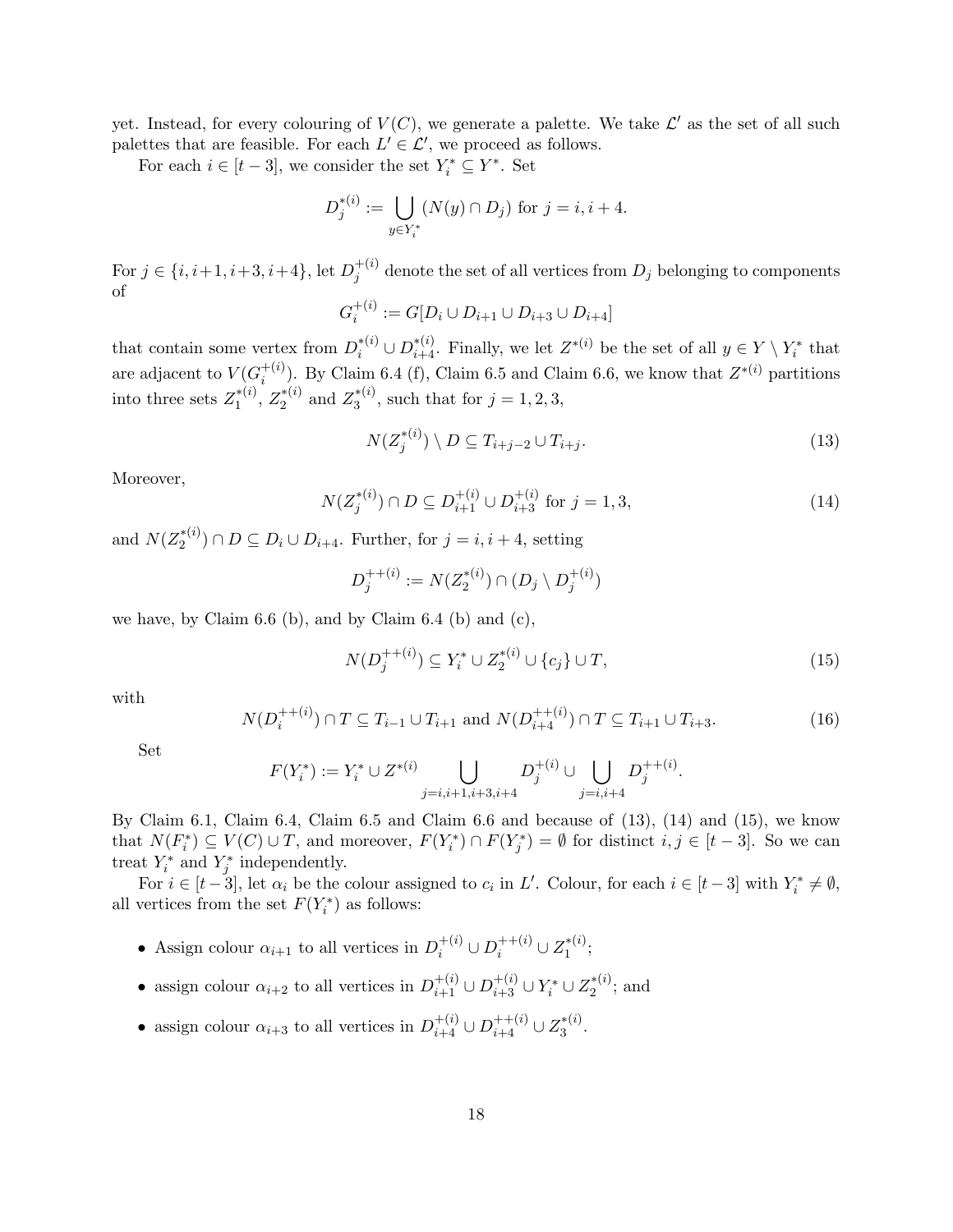After updating, we call the obtained palette L''. Note that for  $j = 1, 2, 3$  we have that  $\alpha_{i+j} \notin L'(t)$ for  $t \in T_{i+j-2} \cup T_{i+j}$ . Hence, by (13), (14), (15) and (16), and by Claims 6.4, 6.5 and 6.6, this colouring is valid, and moreover, the neighbours of  $F(Y_i^*)$  have not lost any colours in their lists, for  $i \in [t-3]$ . So by Lemma 6.2,  $(G, L'')$  is 3-colourable if and only if  $(G, L')$  is 3-colourable, which means that we can work with  $L''$  instead of  $L'$ . For each  $L''$  obtained in this way, we colour  $X \setminus V(C)$  in all possible ways, update the palette, and, if feasible, we add it to the set  $\mathcal{L}$ .

Now, given a palette  $L \in \mathcal{L}$ , let  $V_3 = V_3(G, L) \subseteq Y$  be as in the lemma and let K' be a component of  $G[V_3]$ . Then K' must be a subgraph of a component K of  $G[Y]$ , as in Lemma 5.12. Note that K is not as in (II') with  $K = \{y\}$  and  $y \in Y^*$ , since then  $|L(y)| = 1$ , by our previous arguments. Hence we can proceed exactly as in the case when  $G \in \mathcal{G}^*$ . This finishes the proof.

## 7 The overall complexity of the algorithm

In this section we analyse the complexity of the algorithm. Let  $m$ ,  $n$  be the number of edges and vertices of G. We assume  $t \in \mathbb{N}, t \geq 9$  is odd.

We start by analysing the easier case that  $G \in \mathcal{G}^*$ , and leave the analysis for the case  $G \notin \mathcal{G}^*$ to the end.

Finding the cycle C and the set X. It can be checked in  $O(m)$  time whether G is bipartite. If it is not, we will find an induced cycle C that either has length  $t-2$  or t. If C has length  $t-2$ . we will work with C as if the graph G was  $C_t$ -free – should we find, at any point in our process, an induced cycle  $C'$  of length t, we abort the process, and start afresh with  $C'$ .

We check the vertices in  $N(C)$  and partition them into sets  $D_i$ ,  $T_i$ ,  $T'_i$ ,  $S_i$ . We check the remaining vertices, and if they have a neighbour in  $N(C)$ , we put them into Y. By Claim 5.2 we know that any vertex not qualifying for  $Y$  is dominated by one of its non-neighbours. So we can put such vertices aside in order to colour them at the very end. This takes  $O(m)$  time.

Now, if  $|V(C)| = t - 2$ , we find sets Q from Claim 5.6 and R from Claim 5.11, which together form X (in this case). This can be done in  $O(n+m)$  time, as we only need to find inclusion minimal neighbourhoods in disjoint sets  $D_i$  or  $T_i$  (and then pick a vertex for  $Q$  or  $R$ ).

If  $|V(C)| = t$ , we need to find sets M from Claim 5.18 and B from Claim 5.22, which also takes  $O(n+m)$  time. Together, M and B form the set X', from which we obtain the set X of Lemma 5.24 by adding some extra vertices. More precisely, we add one new vertex each time we find a bipartite component K of  $G[Y]$ , and a vertex  $x \in X'$ , such that the only neighbours of x in Y belong to  $K$ , and, at the same time, one of the bipartition classes of  $K$  does not send any edge to X'. We can explore in  $O(n + m)$  time all components K to check if they are as required, and add the extra vertex to  $X'$  if needed.

The total time for finding C, analysing the structure, and finding X is  $O(n+m)$ .

**Checking all precolourings of X.** We need to consider all distinct feasible colourings of  $V(C) \cup X$ . This set has at most 4t vertices, which form a connected set, so we will need to check  $3 \cdot 2^{4t-1}$  many colourings. Updating can be done in  $O(m)$  time.

We then go through the components of  $G[V_3]$  (where  $V_3$  are the vertices having list size 3). Any trivial reducible component can be coloured by checking which colour is missing at any of its neighbours' list. Bipartite reducible components can be dealt with similarly. This takes  $O(n)$  time.

Finally, we need to solve a list-colouring instance with lists of size at most 2, which can be done in  $O(n+m)$  time. If a colouring is found, we add back to G the vertices dominated by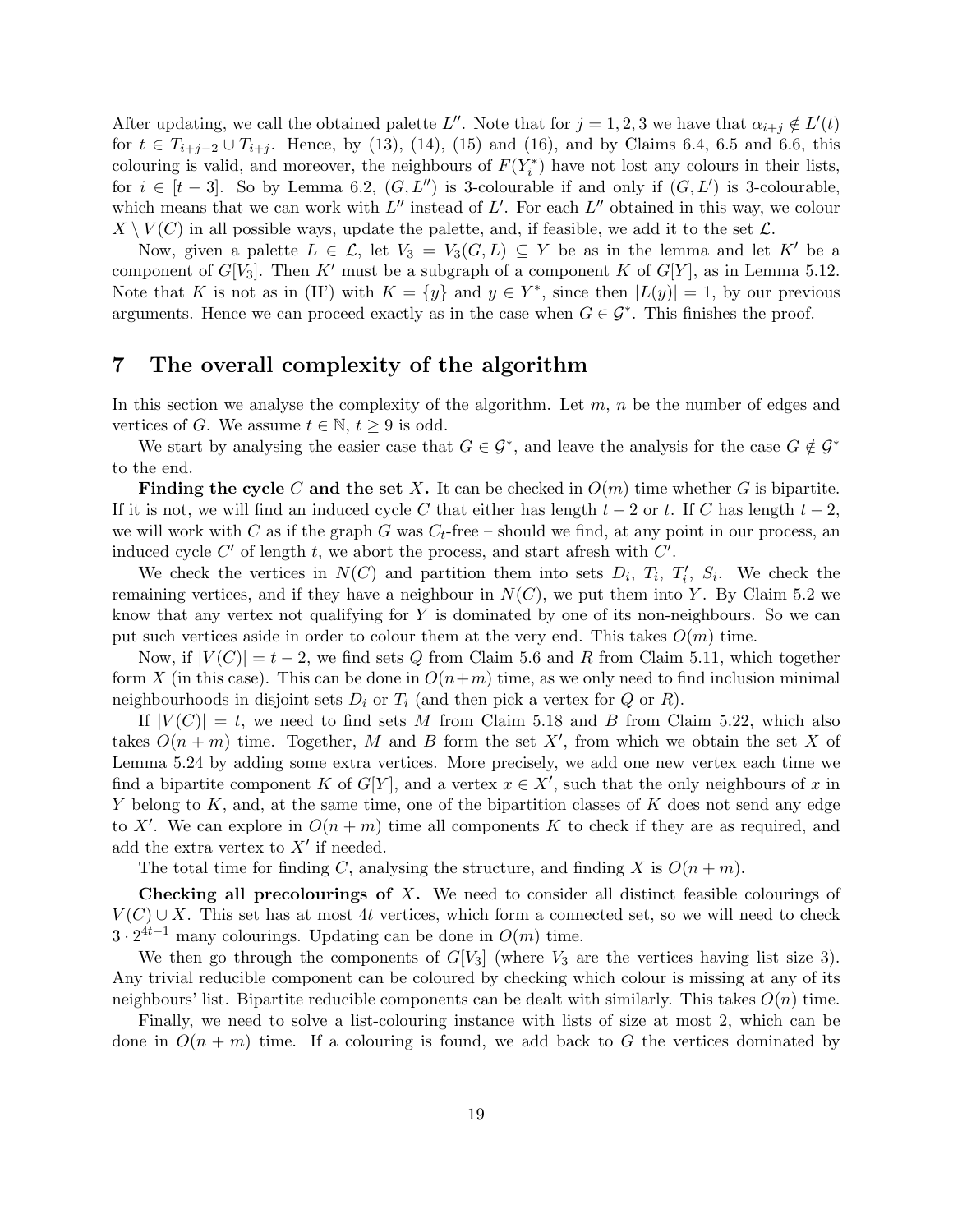non-neighbours, suitably coloured. In conclusion, if  $G \in \mathcal{G}^*$ , then the overall complexity of the algorithm is  $2^{O(t)} \cdot O(n+m)$ .

Variation with extra precolouring in case  $G \notin \mathcal{G}^*$ . We will know we are in this case if  $Y^*$ turns out to be non-empty. We need to determine all sets  $Y_i^*$  and the corresponding  $F(Y_i^*)$ . Note that these sets can be found in  $O(m)$  time, before we colour the cycle C. We then go through all feasible colourings of C. There are  $3 \cdot 2^{t-3}$  colourings we need to check. For each of these we colour all  $F(Y_i^*)$ , and then update, colour the reducible subgraphs and run the 2-list colouring instance as before. The overall complexity of the algorithm stays at  $2^{O(t)} \cdot O(n+m)$ .

## References

- [1] F. Bonomo, M. Chudnovsky, P. Maceli, O. Schaudt, M. Stein, and M. Zhong. Three-coloring and list three-coloring of graphs without induced paths on seven vertices. Combinatorica, 38(4):779–801, 2018.
- [2] N. Brettell, J. Horsfield, D. Paulusma. Colouring  $(sP_1 + P_5)$ -Free Graphs: a Mim-Width Perspective. Preprint, arXiv:2004.05022 (2020).
- [3] H. Broersma, F.V. Fomin, P.A. Golovach, D. Paulusma. Three complexity results on coloring  $P_k$ -free graphs. *Eur. J. Comb.* 34(3), 609–619, 2013.
- [4] H. Broersma, P.A. Golovach, D. Paulusma, J. Song. Updating the complexity status of coloring graphs without a fixed induced linear forest. Theor. Comput. Sci. 414(1), 9–19, 2012.
- [5] M. Chudnovsky, S. Huang, S. Spirkl, and M. Zhong. List-three-coloring graphs with no induced  $P_6+rP_3$ . Algorithmica, published online 07/2020. https://doi.org/10.1007/s00453-020-00754-y
- [6] M. Chudnovsky, S. Spirkl, and M. Zhong. Four-coloring  $P_6$ -free graphs: Extending an excellent precoloring. arXiv:1802.02282 (2018).
- [7] M. Chudnovsky, S. Spirkl, and M. Zhong. Four-coloring  $P_6$ -free graphs: Finding an excellent precoloring. Preprint arXiv:1802.02283 (2018).
- [8] M. Chudnovsky, J. Stacho. 3-Colorable subclasses of  $P_8$ -free graphs. SIAM J. Discrete Math., 32(2), 1111–1138, 2018.
- [9] J.-F. Couturier, P.A. Golovach, D. Kratsch, D. Paulusma. List coloring in the absence of a linear forest. Algorithmica 71(1), 21–35, 2015.
- [10] P. Erdős, A. Rubin, and H. Taylor. Choosability in graphs. Congressus Numerantium, 26:125– 157, 1979.
- [11] P. A. Golovach, M. Johnson, D. Paulusma, and J. Song. A survey on the computational complexity of colouring graphs with forbidden subgraphs. Journal of Graph Theory, 84(4):331– 363, 2017.
- [12] P.A. Golovach, D. Paulusma, and J. Song. Coloring graphs without short cycles and long induced paths. Discrete Applied Mathematics, 167:107–120, 2014.